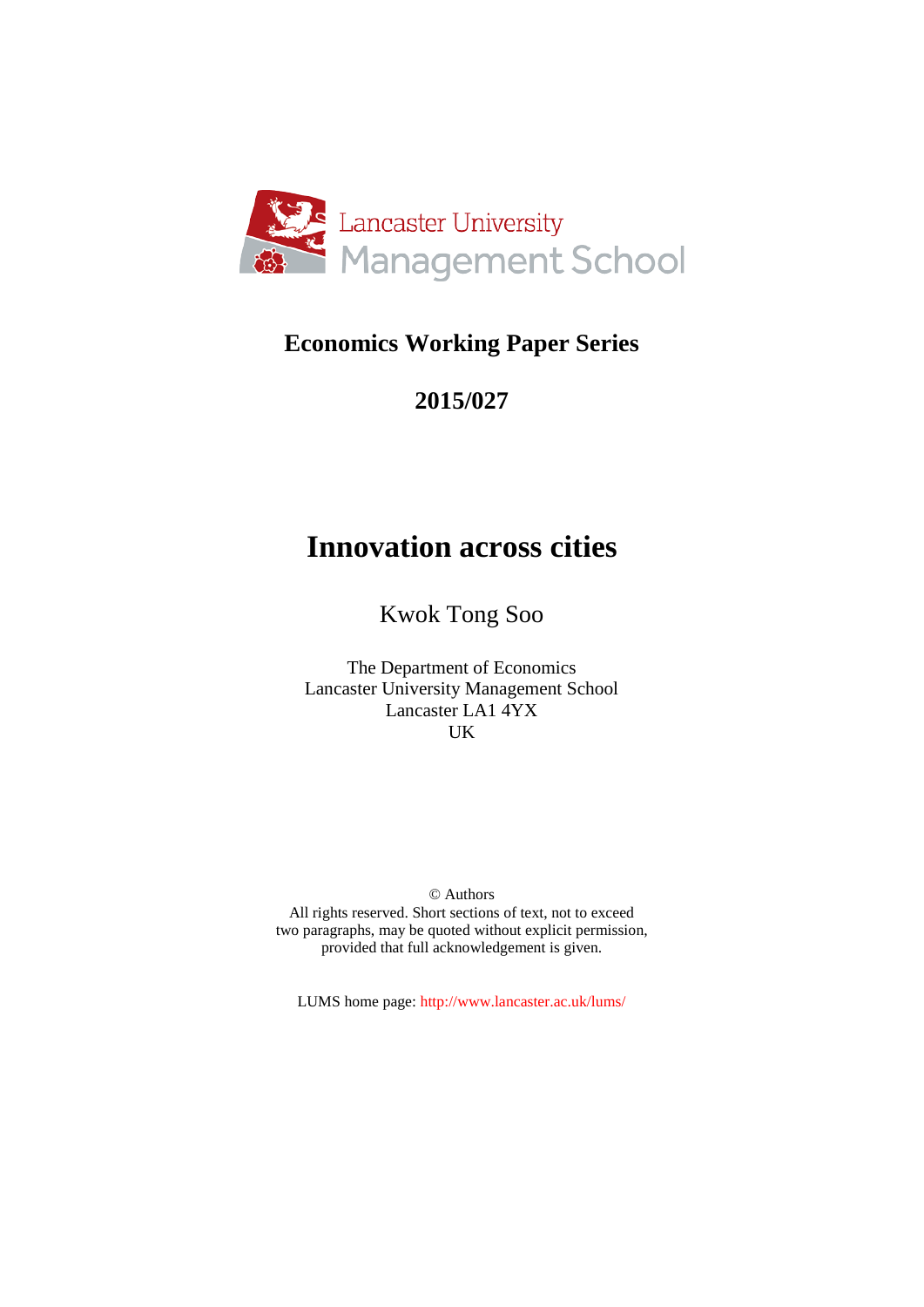# Innovation across cities

Kwok Tong Soo[1](#page-1-0) Lancaster University

December 2015

#### Abstract

This paper examines the distribution of patenting activity across cities in the OECD, using a sample of 218 cities from 2000 to 2008. We obtain three main results. First, patenting activity is more concentrated than population and GDP. Second, patenting activity is less persistent than population and GDP. Third, patenting exhibits mean-reversion, and is positively associated with GDP, the fragmentation of local government, and population density. Our results suggest that policymakers can influence the amount of innovative activity through the use of appropriate policies.

JEL Classification: R1, O3.

Keywords: Patents; Zipf's Law; transition probability; dynamic panel data.

<span id="page-1-0"></span><sup>1</sup> Department of Economics, Lancaster University Management School, Lancaster LA1 4YX, United Kingdom. Tel:  $+44(0)1524$  594418. Email: [k.soo@lancaster.ac.uk](mailto:k.soo@lancaster.ac.uk)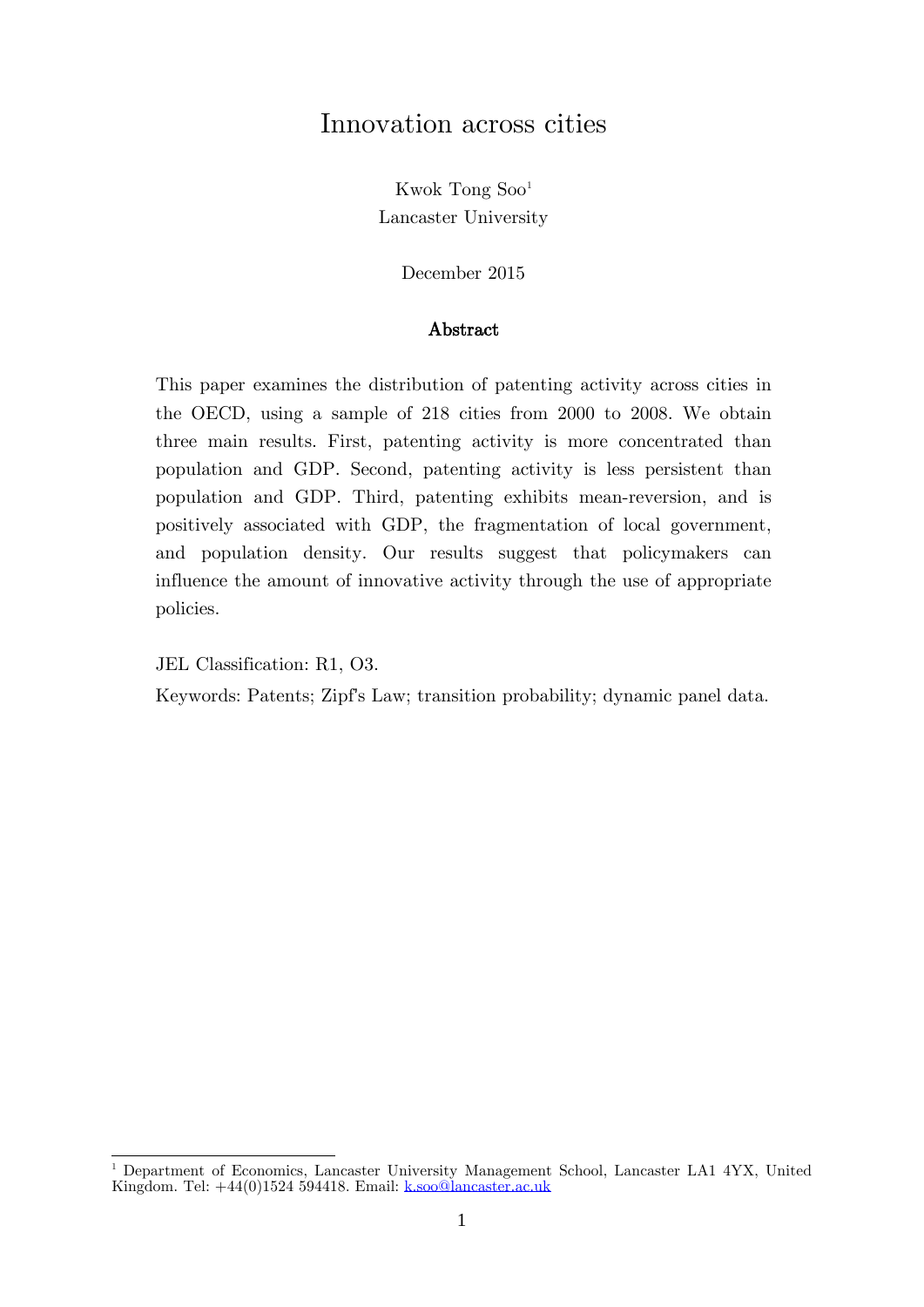"The mysteries of the trade become no mysteries; but are as it were in the air…"

Alfred Marshall, Principles of Economics, Chapter 10.

## 1. Introduction

Since at least Marshall (1890) it has been argued that forces of agglomeration may lead to the formation of industrial clusters, and by extension, cities. As has been discussed in greater detail elsewhere (Krugman, 1991, Fujita et al, 1999), Marshall identified three reasons for the spatial concentration of economic activity: knowledge spillovers, thick markets for specialised skills, and the backward and forward linkages associated with large local markets. Because of the presence of knowledge spillovers, cities are not only the centre of economic activity, but also the focal point of innovative activity. Indeed, if it is argued that innovative activity makes use of all three of Marshall's external economies, then innovative activity should be even more concentrated than economic activity in general. Anecdotal evidence supports this idea; for instance, Tokyo, the largest city in our sample, in 2008 had 27 percent of Japan's population, but 32.3 percent of GDP, and 34.3 percent of the number of patents.

This paper explores the distribution of patenting activities across cities, the persistence and growth of patenting in cities, and the determinants of patenting activity. In so doing, we make use of methods developed for the analysis of city populations, and city population thus acts as a useful benchmark to compare with our analysis of patents. We make use of a sample of 218 cities from OECD countries, from 2000 to 2008, and obtain three main results. First, patenting is more unevenly distributed across cities than population or GDP. Second, patenting is less persistent than both population and GDP. Third, even after controlling for the endogeneity of some explanatory variables, the number of patents is positively associated with GDP, population density, and the degree of local government fragmentation. Taken together our results suggest that it may be possible for policymakers to implement policies that encourage innovation in cities.

This paper is related to three strands of the literature. First, the literature on the production of knowledge in cities is discussed in Audretsch and Feldman (1996, 1999) and has been surveyed in Audretsch and Feldman (2004). This line of research is mainly focussed on the impact of industrial concentration and diversity on the productivity of R&D ("spillovers"). A closely related line of work in Glaeser et al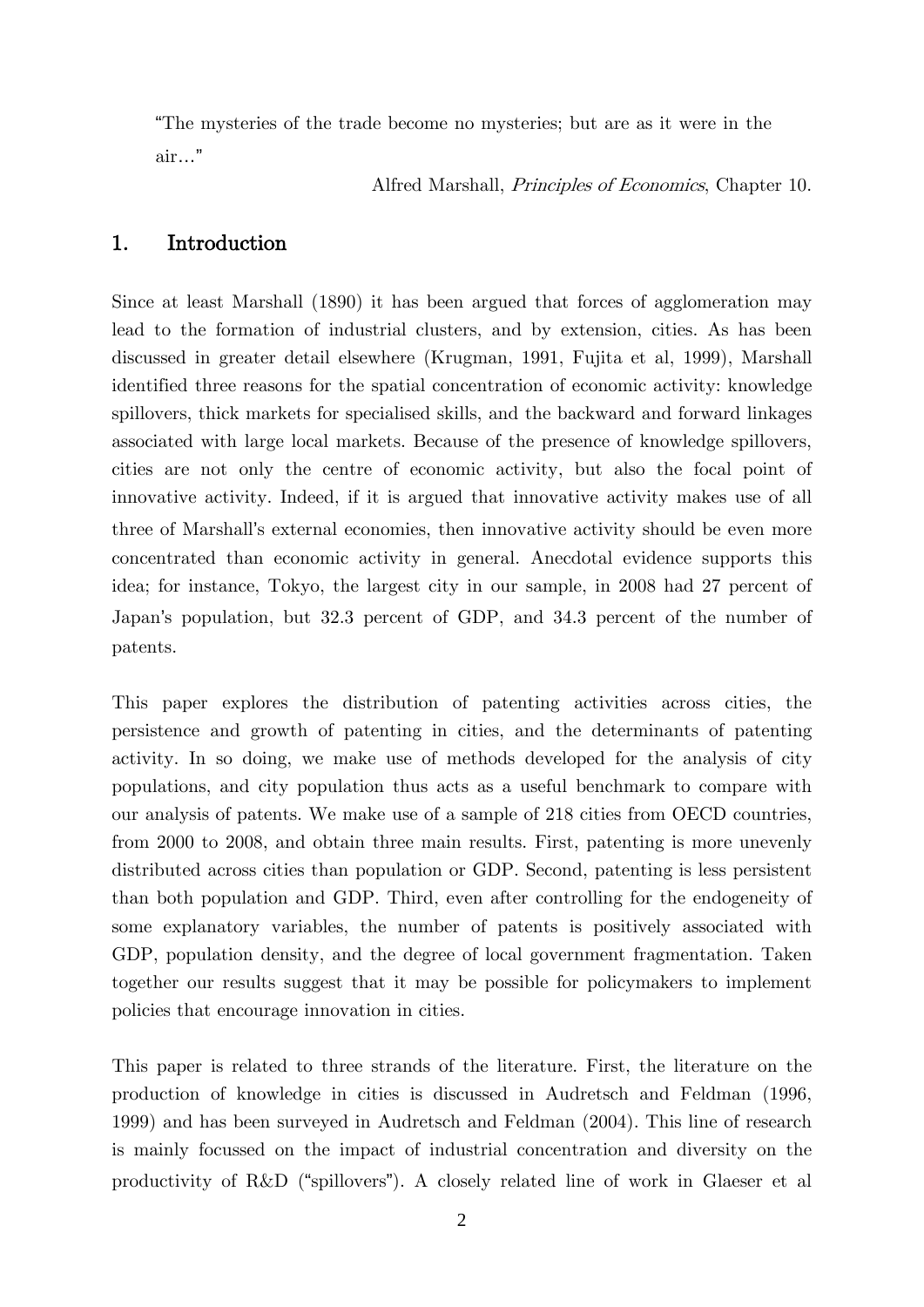(1992, 1995) investigates the effects of different industrial composition on economic growth in cities. Unlike this literature, our focus is not on R&D spillovers, but rather on the distribution of innovation across cities, and the factors that may explain the distribution.

There is also an associated branch of the literature which examines innovative and creative activities in cities. This includes OhUallachain (1999), Berry and Glaeser (2005), Bettencourt et al (2007, 2010), and Strumsky and Thill (2013). However, much of this literature focuses on US cities, and is primarily interested in describing the distribution of innovative activity across cities. In the present paper, we use an international dataset comprising the largest cities in the OECD, thus allowing us to see whether any trends that we observe operate across national boundaries. In addition, whilst we are also interested in how innovative activity is distributed across cities, we extend the analysis to consider the persistence and evolution of innovative activity over time.

Methodologically, since the paper presents evidence on the distribution and growth of innovation in cities, it is related to the literature on the size distribution and growth of cities, as discussed in Gabaix and Ioannides (2004), Eaton and Eckstein (1997), Black and Henderson (2003), Dobkins and Ioannides (1999, 2001), Ioannides and Overman (2001, 2003, 2004), Soo (2005, 2007), and Bosker et al (2008) . On the distribution of innovation in cities, we make use of the concept of Zipf's Law (Zipf, 1949), that the size of cities follows a Pareto distribution. Gabaix and Ibragimov (2011) develop a simple way of improving the performance of OLS estimates of Zipf's Law. On the persistence of innovation in cities, we make use of the concept of transition probability matrices. Finally, on the growth of innovation over time, we make use of both parametric and non-parametric approaches to describe the growth patterns of innovation, and the determinants of innovative growth.

The next section discusses the data used in this paper. This is followed in Section 3 by the analysis of the distribution of innovative activity, in Section 4 by the persistence of innovative activity, in Section 5 by the growth of innovative activity, and in Section 6 by the determinants of innovative activity. Because of the wide range of methods used, they will be discussed within each section to maximise clarity. The final section concludes.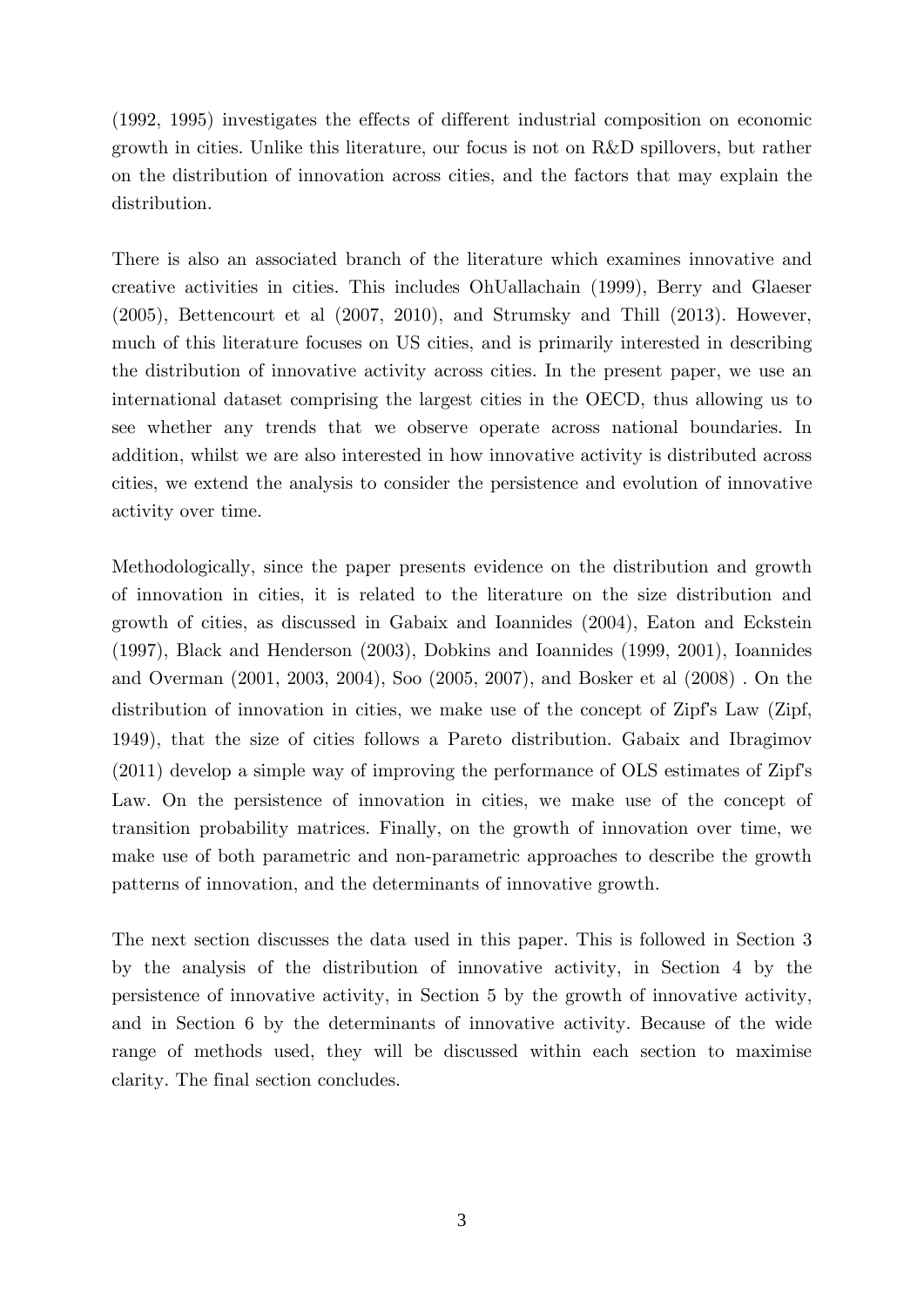## 2. Data

The data is obtained from the OECD Metropolitan Database, which contains data for metro areas with a population of 500,000 or more across OECD countries. Metro areas are defined following a harmonised functional definition developed by the OECD in OECD (2012). There are a total of 275 cities from 28 OECD countries. Patent data is available for 218 metro areas from 16 countries from 2000 to 2008, and represents a count of the number of patent applications by the city of the inventor<sup>[2](#page-4-0)</sup>. The dataset also includes other variables, such as population, geographical and administrative information, labour markets, and GDP (measured in US\$ in constant prices and constant PPPs with a base year of 2005).

Table 1 shows the distribution of cities across countries in the data. Most major OECD countries are represented, with the notable exceptions being Canada, Korea, Spain and the United Kingdom, for which patent data are not available. Table 2 reports the correlation between patenting activity, economic activity as measured by GDP, and population in our sample, for 2008. There is high correlation between all three variables; large cities are also cities with lots of economic activity, and lots of innovative activity. Figures 1 and 2 graphically represent the same information as in Table  $2^3$  $2^3$ .

Table 3 presents the ten cities with the largest number of patents in 2008, along with their population and GDP, with their 2000 ranks in parentheses. Although in general the cities with the most patents also have the most population and the highest GDP, there are some anomalies. For instance, San Francisco is associated with Silicon Valley, and has a larger number of patents than would be predicted by its population or GDP. Similarly, Boston is associated with biotechnology and the IT cluster of Route 128, while San Diego is a centre for biotechnology and communications technology. Two other features of Table 3 are noteworthy. First, comparing rankings between 2008 and 2000 shows that populations are persistent over time, whereas GDP and patents are less so; we shall return to this in Section 4 below. Second, cities in the United States dominate the table, occupying seven of the top ten patenting cities in 2008; the equivalent number in 2000 was five of the top ten from the United States. This emphasises the United States' dominance in

<span id="page-4-0"></span><sup>&</sup>lt;sup>2</sup> Are patents an input or an output in the knowledge creation process? Griliches (1990) provides an insightful discussion on the use of patent statistics in Economics, and concludes that, in the absence of detailed R&D data, patent data can be used as an indicator of both inventive input and output.

<span id="page-4-1"></span><sup>&</sup>lt;sup>3</sup> A simple regression of the natural log of patents against the natural log of population for any one year yields a coefficient which is always larger than 1; this implies that a 1 percent increase in population has a greater than 1 percent effect on patents. A similar result is obtained for a regression of the natural log of patents against the natural log of GDP.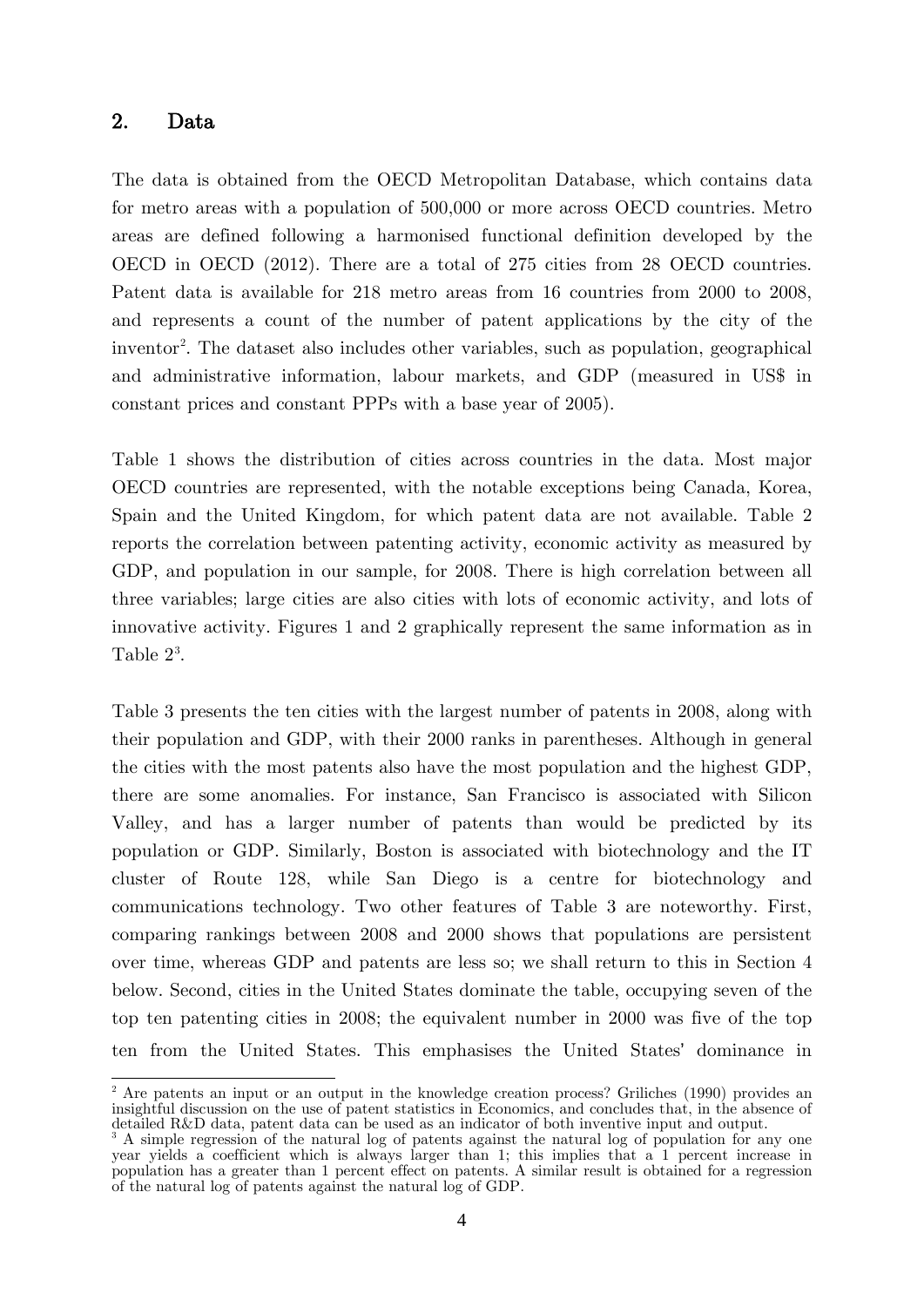innovation, although it may be partially driven by cities in countries which have been omitted from our sample due to lack of data, for instance London and Seoul.

#### 3. The distribution of innovative activity

In this section we compare the distribution of patents across cities with the distribution of population and economic activity. If the idea behind Marshall's external economies is correct, then we would expect that patents are going to be more highly concentrated than economic activity in general, and that economic activity is in turn going to be more highly concentrated than population. To perform this comparison, we make use of Zipf's Law, which states that the size distribution follows a simple Pareto distribution with shape parameter equal to 1. To operationalise this idea, let:

$$
R = A S^{-\alpha},\tag{1}
$$

where  $R$  is the rank of a city in terms of its size (with the largest city being ranked 1), S is the size of the city used in constructing R, and A and  $\alpha$  are parameters. Taking natural logs of equation (1) and adding a random error term  $\epsilon$  gives:

$$
\ln R = \ln A - \alpha \ln S + \epsilon. \tag{2}
$$

Thus the Zipf's Law prediction is that there is a linear relationship between the natural log of the rank and the natural log of the size. The parameter  $\alpha$  is a measure of the inequality of the distribution; the larger is  $\alpha$ , the more equal is the distribution across cities.

Figure 3 plots the scatter diagram of the rank of a city versus its size as measured by population, GDP and number of patents, for 2008, on a log scale with the largest value normalised to 1. The figure shows that, whilst there appears to be a roughly linear relationship between log of rank and log of population, there is pronounced curvature for GDP and especially for patents. Another observation that can be made from Figure 3 is that, overall, population is more equally distributed than GDP, which in turn is more equally distributed than patents. If Marshall's external economies argument is correct, then this is what we would expect; that larger cities are more productive than smaller cities, and this is especially true for innovative activity where proximity to other innovating agents will yield greater external economies than other types of economic activity.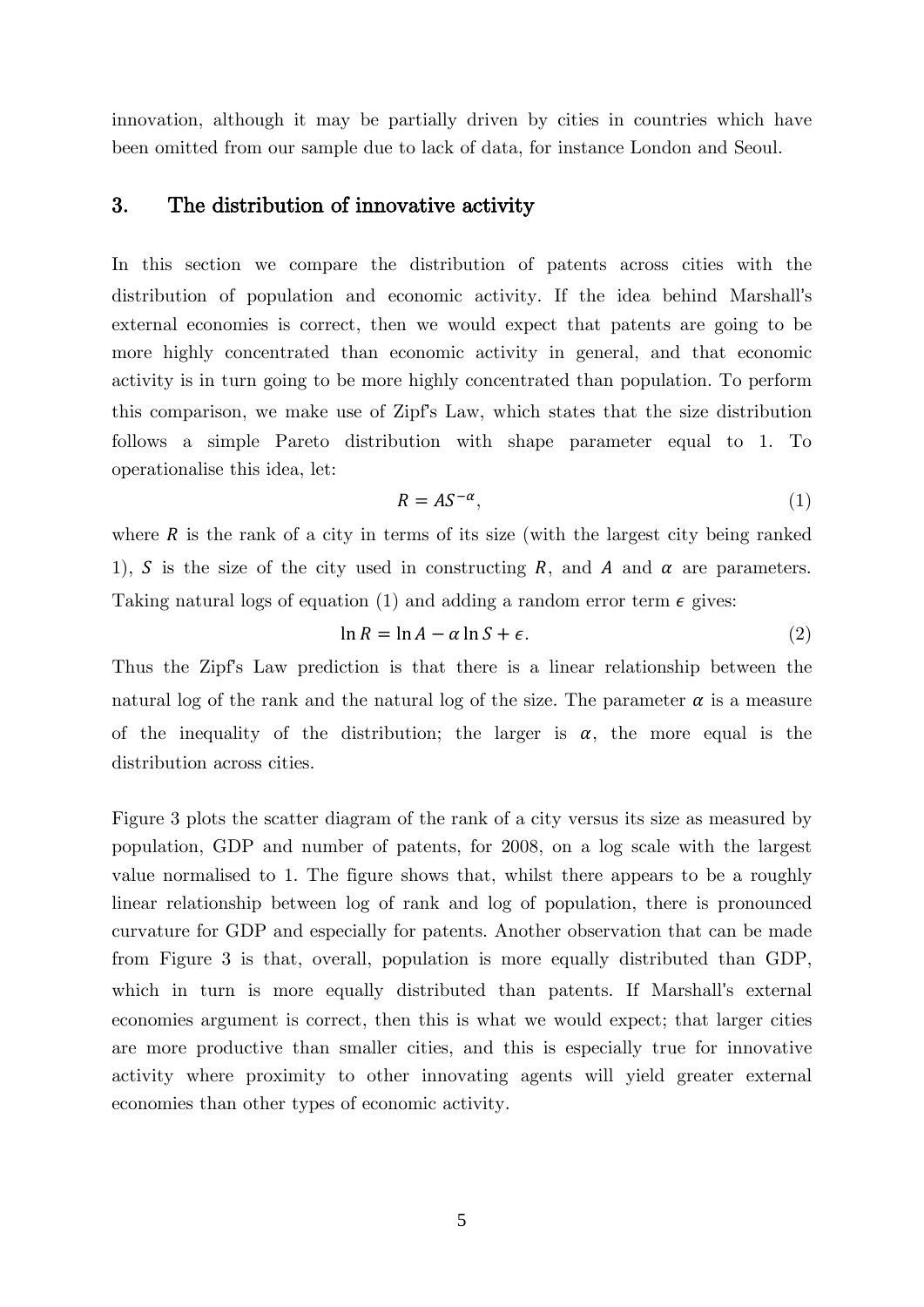Gabaix and Ioannides (2004) show that OLS estimation of equation (2) leads to biased results, while Gabaix and Ibragimov (2011) show that a simple way to improve OLS estimation of equation (2) is instead to estimate the following equation:

$$
\ln\left(R - \frac{1}{2}\right) = \ln A - \alpha \ln S,\tag{3}
$$

with the standard error of  $\alpha$  being given by  $(2/n)^{1/2}\alpha$ , where  $n$  is the number of cities. The results of estimating equation (3) for each year for population, GDP and patents are presented in Table 4, which reports the values of  $\alpha$ . Comparing across the three measures, the coefficients for population are always larger than for GDP, which in turn are always larger than for patents. This confirms the visual inspection of Figure 3 discussed above; population is the most equally distributed across cities, followed by GDP, with patents being the most unequally distributed. Comparing the coefficients across time, the coefficient for population is almost constant over time. The coefficient for GDP shows greater variation over time (although part of the variation is driven by data availability), while the coefficient for patents shows the greatest variation over time. Especially for patents, there appears to be a trend of rising coefficients, which indicates that patenting activity is becoming more dispersed over time. This may indicate that the Marshallian external economies in innovative activity are becoming weaker over time, perhaps in response to developments in communication technology. In terms of Zipf's Law (the hypothesis that  $\alpha = 1$ ), for this sample of cities, Zipf's Law holds for GDP, but not for population and patents. City populations are more equal in size than would be predicted by Zipf's Law, whereas patents are less equally distributed than the Zipf's Law prediction.

As noted above, Figure 3 shows that the Pareto distribution may not be the most appropriate one to describe the size distribution of cities, especially in terms of GDP or patents. Eeckhout (2004) suggested that a lognormal distribution may be a more appropriate distribution. To investigate this, we proceed in the following way. First, following Soo (2012), we make use of the Shapiro-Wilks and Shapiro-Francia tests of normality to see if population, GDP and patents are lognormally distributed. The results of these tests are reported in Table 5, for the years 2000, 2004 and 2008. In all years, the null hypothesis that each of these variables is lognormally distributed can be rejected at any conventional significance level. The second way in which we compare the distribution of the variables to the lognormal distribution is through the use of normal probability plots. These are presented in Figure 4, for 2008. If a variable follows a lognormal distribution, then the observations should lie along the upward-sloping straight line. In none of the three cases do we observe this. Hence we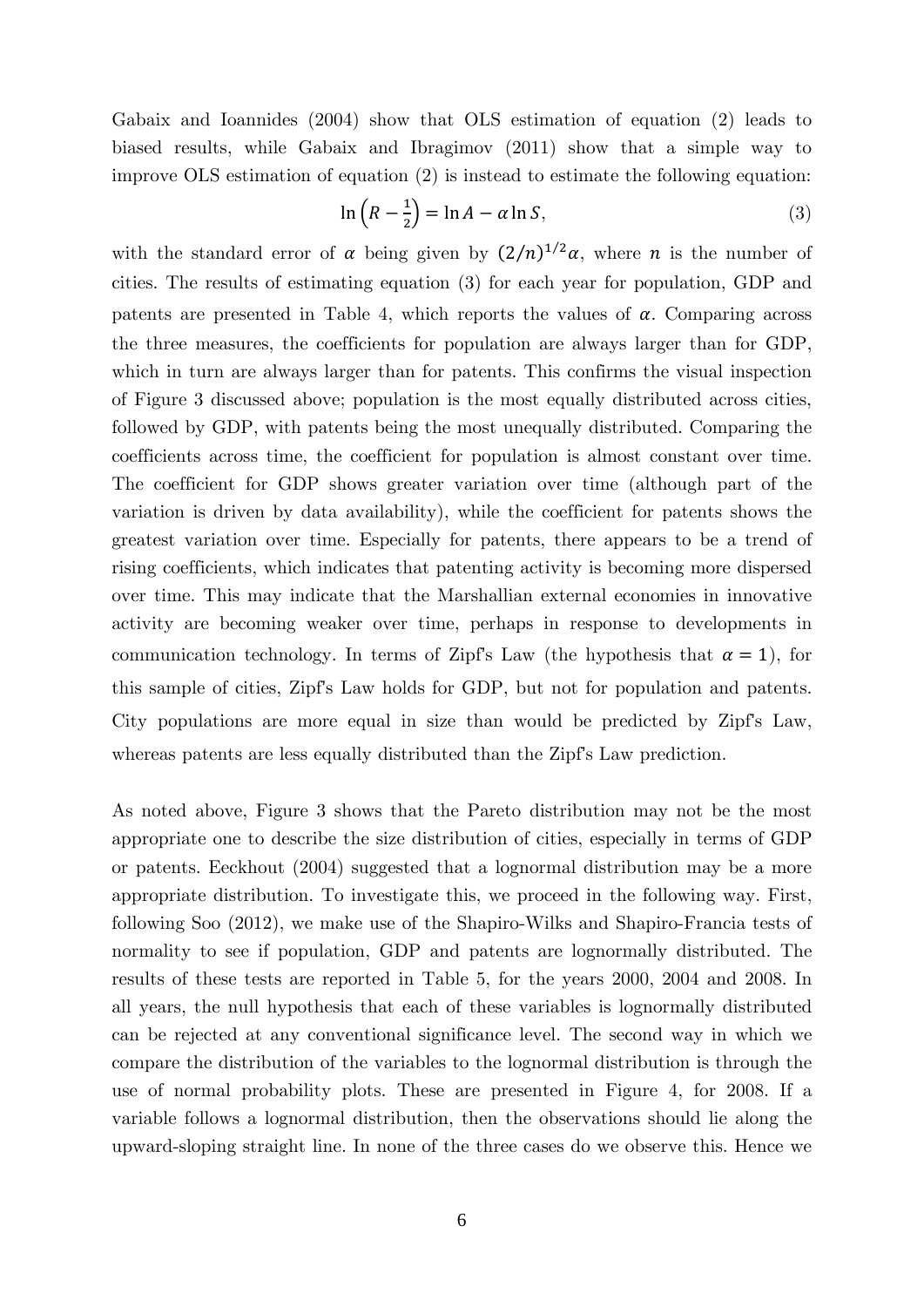can conclude that none of the variables: population, GDP and patents, follows a lognormal distribution.

#### 4. The persistence of innovative activity

In this section we examine how persistent is innovative activity, relative to population and GDP. We make use of transition probability matrices first introduced into the economic growth literature by Quah (1993), and used in the city population literature by Eaton and Eckstein (1997), Dobkins and Ioannides (2000), and Black and Henderson (2003). We group the sample of cities into ten cells in each year. Let  $F_t$  be a 10 × 1 vector which denotes the distribution of sizes across cities at time t. Assume that  $F_t$  evolves according to:

$$
F_{t+1} = MF_t,\tag{4}
$$

where  $M$  is a  $10 \times 10$  transition probability matrix, mapping the assignment from period  $t$  into an assignment in period  $t + 1$ . Following Dobkins and Ioannides (2000), we define the vector  $F_t$  based on the deciles of the distribution<sup>[4](#page-7-0)</sup>. Since we have data from 2000 to 2008, and since population changes only slowly, we present results for the 8-year transition matrix between 2000 and 2008<sup>[5](#page-7-1)</sup>.

Table 6 presents the results, arranged so as to make the comparison between the three variables (population, GDP and patents) as clear as possible. Overall, patents exhibit less persistence than population and GDP; the diagonal elements of the matrix (in bold type) are, on average, smaller for patents than for population and GDP. On the other hand, population and GDP appear to be quite similar in terms of how persistent they are over time<sup>[6](#page-7-2)</sup>. Indeed, the mobility of a city both up and down the distribution of patents is quite large; a city which in the year 2000 was between the  $60<sup>th</sup>$  and  $70<sup>th</sup>$  percentiles of the distribution of patents, could by the year 2008 lie anywhere between  $30^{\text{th}}$  and  $90^{\text{th}}$  percentiles.

 $\overline{a}$ 

<span id="page-7-0"></span><sup>&</sup>lt;sup>4</sup> Ioannides and Overman (2001) discuss further the implications of this way of defining  $F_t$  as compared to that used by Eaton and Eckstein (1997) and Black and Henderson (2003), which is based on fractions of the contemporaneous mean. In this paper, since we are comparing the distributions of different variables, a decile-based definition seems more appropriate.

<span id="page-7-1"></span><sup>&</sup>lt;sup>5</sup> Many of the papers which make use of transition probability matrices on city populations go on to obtain the long run, implied ergodic distribution of city sizes. We do not do so, because the relatively short time period of our sample means there are relatively few off-diagonal elements of the transition matrices, making the calculations sensitive to the choice of cell boundaries. In addition, it would require  $F_t$  to be defined based on fractions of the contemporaneous mean (see the previous footnote) as opposed to our decile-based definition.<br><sup>6</sup> Because of the many zero entries in the table, it is not possible to perform a chi-squared test of the

<span id="page-7-2"></span>similarity between the distributions of the three variables.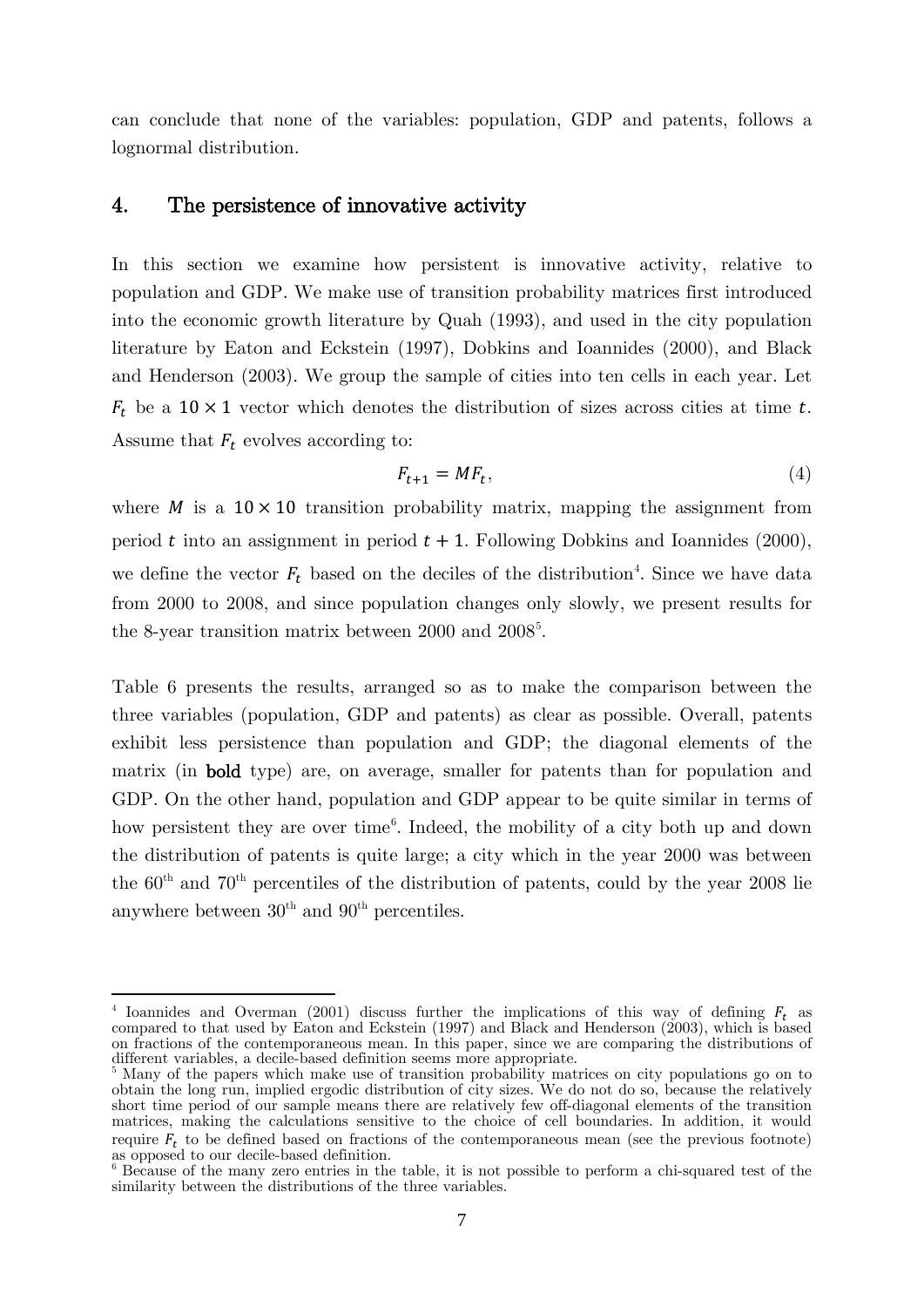Nevertheless, where patenting activity does exhibit considerable persistence, is at both ends of the distribution. Cities in the bottom  $10<sup>th</sup>$  percentile of the distribution of patents in the year 2000 only had a 13.6 percent chance of moving up to the  $20<sup>th</sup>$ percentile by 2008, which is a lower likelihood of transition than for both population and GDP. A similar though less pronounced pattern can be observed at the top of the distribution. What this suggests is that cities that start off with low levels of patenting activity, struggle to develop any innovation capacity (or perhaps choose to specialise in non-innovation-intensive activities); cities with lots of patenting activity benefit from Marshallian external economies, while cities in between may end up in either a virtuous or a vicious cycle of innovation.

#### 5. The growth of innovative activity

In this section we make use of both parametric and nonparametric approaches to examine the growth of innovative activity. Perhaps a natural starting point is to assume that city growth and city size are independently distributed; that is, that city growth obeys Gibrat's Law. We follow Black and Henderson (2003) in estimating the following equation:

$$
\ln(S_{it+1}) - \ln(S_{it}) = \beta_i + \delta_t + \gamma \ln(S_{it}) + \epsilon_{it},\tag{5}
$$

where  $\beta_i$  are city fixed effects and  $\delta_t$  are time fixed effects. The null hypothesis implied by Gibrat's Law is that  $\gamma = 0$ . Given the null hypothesis of Gibrat's Law, the error term cannot be serially correlated, so we use a conventional fixed-effects model to estimate equation  $(5)^7$  $(5)^7$ . Here, unlike in the previous section, we make use of data on an annual basis.

The estimated values of  $\gamma$  for population, GDP and patents are reported in Table 7. Standard errors are clustered by city to allow for heteroskedasticity and within-city correlation in the residuals, and all results reported include both year and city fixed effects. For all three variables of interest, the Gibrat's Law null hypothesis that  $\gamma = 0$  is rejected in favour of the alternative that  $\gamma < 0$ . That is, rather than random growth, we find evidence of mean-reversion; large cities grow more slowly than small ones. The coefficient is largest in absolute terms (hence mean reversion is the quickest) for patents, followed by GDP and population. Similarly to the results of

<span id="page-8-0"></span><sup>&</sup>lt;sup>7</sup> Equation (5) is of course just the equation that is estimated in a panel unit root test. Conventional panel unit root tests cannot be used for our data because of the limited time dimension and the fact that we have an unbalanced panel for GDP. See for instance Bosker et al (2008) for an application of tests of this type to German city sizes.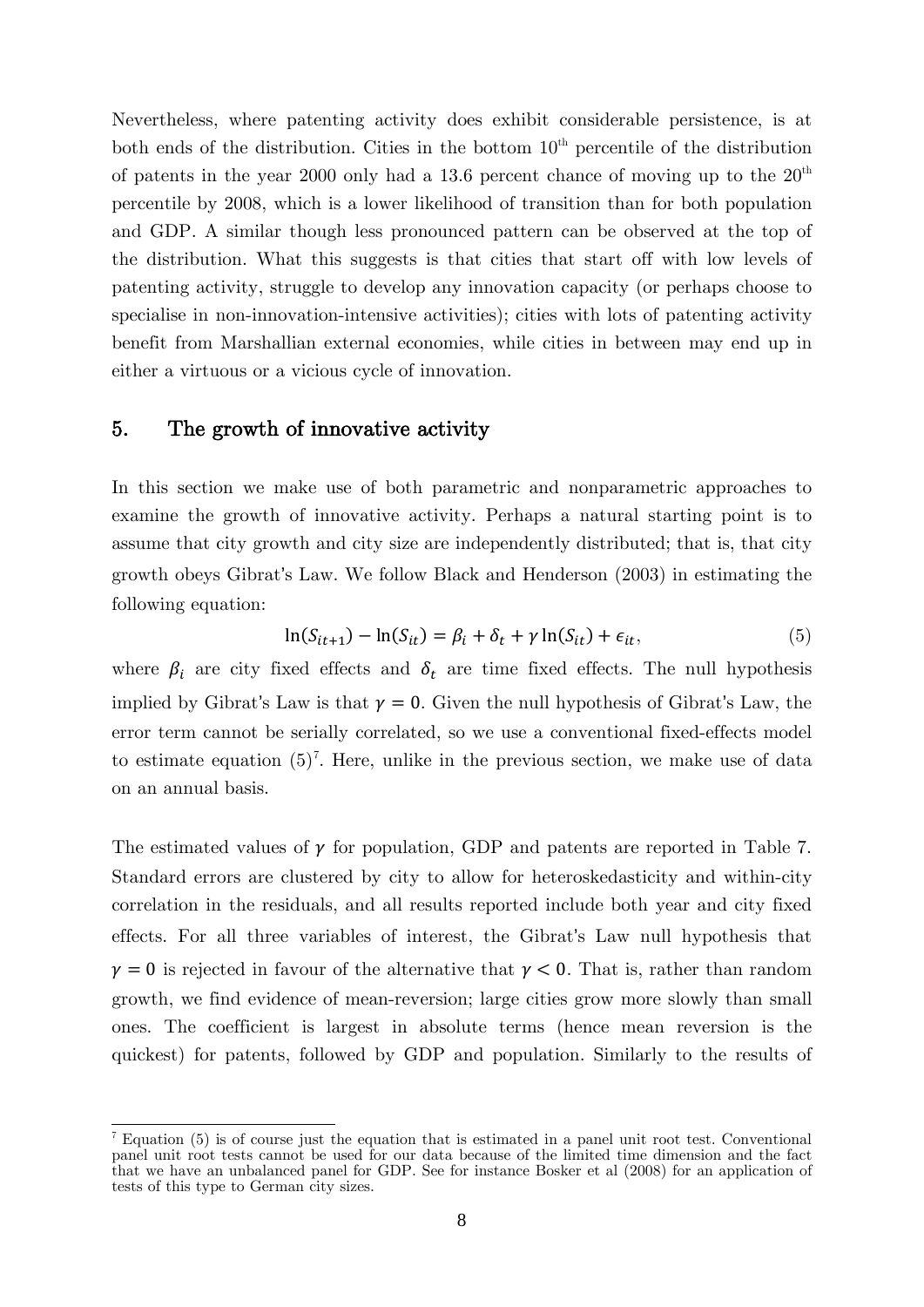the previous section, patents exhibit less persistence than GDP and especially population.

However, parametric models such as equation (5) do not give a complete picture of the relationship between size and growth of cities. Therefore, we supplement equation (5) with a non-parametric, local linear estimator. This is an extension of the Nadaraya-Watson local mean smoothing approach used by Ioannides and Overman (2003); instead of using mean values, we use fitted values from a local linear regression to determine the conditional expectation. Fan (1992) shows that the local linear estimator suffers from less bias than the Nadaraya-Watson approach. To implement this estimator, we standardise the size and growth of cities by subtracting the annual mean from the raw data and dividing by the standard deviation. This allows us to pool observations across years. We use the Epanechnikov kernel, and the bandwidth chosen is obtained using the rule-of-thumb method of bandwidth selection.

Figure 5 reports the results of the nonparametric estimates, for the three variables population, GDP and patents, together with a 95 percent confidence interval; the scatterplot of data points has been omitted for clarity. From this figure it can be seen that GDP most closely follows the Gibrat's Law null hypothesis of no relationship between GDP and GDP growth. Even here there is some evidence that cities with larger GDP exhibit slower growth than cities with smaller GDP. For population, cities in the middle of the population distribution grow faster than those at both ends of the distribution. For patents, the confidence bands are much narrower than for the other two variables, and, consistently with the parametric results in Table 5, it is cities with the fewest patents that experience the fastest patent growth rates. However, cities between 1 and 2 standard deviations below the mean experience slower patent growth rates on average. This may indicate the presence of multiple equilibria; whilst it may be relatively easy for cities with few patents to rapidly increase their patenting rate, it may be more difficult to step up to the next level and join the ranks of the major innovating centres.

## 6. The determinants of innovative activity

In the previous section, one general conclusion that emerged was that cities with relatively fewer patents, experience more rapid growth in patenting activity. In this section we explore this further, and investigate the possible determinants of innovative activity in a city. Similarly to Black and Henderson (2003), we rearrange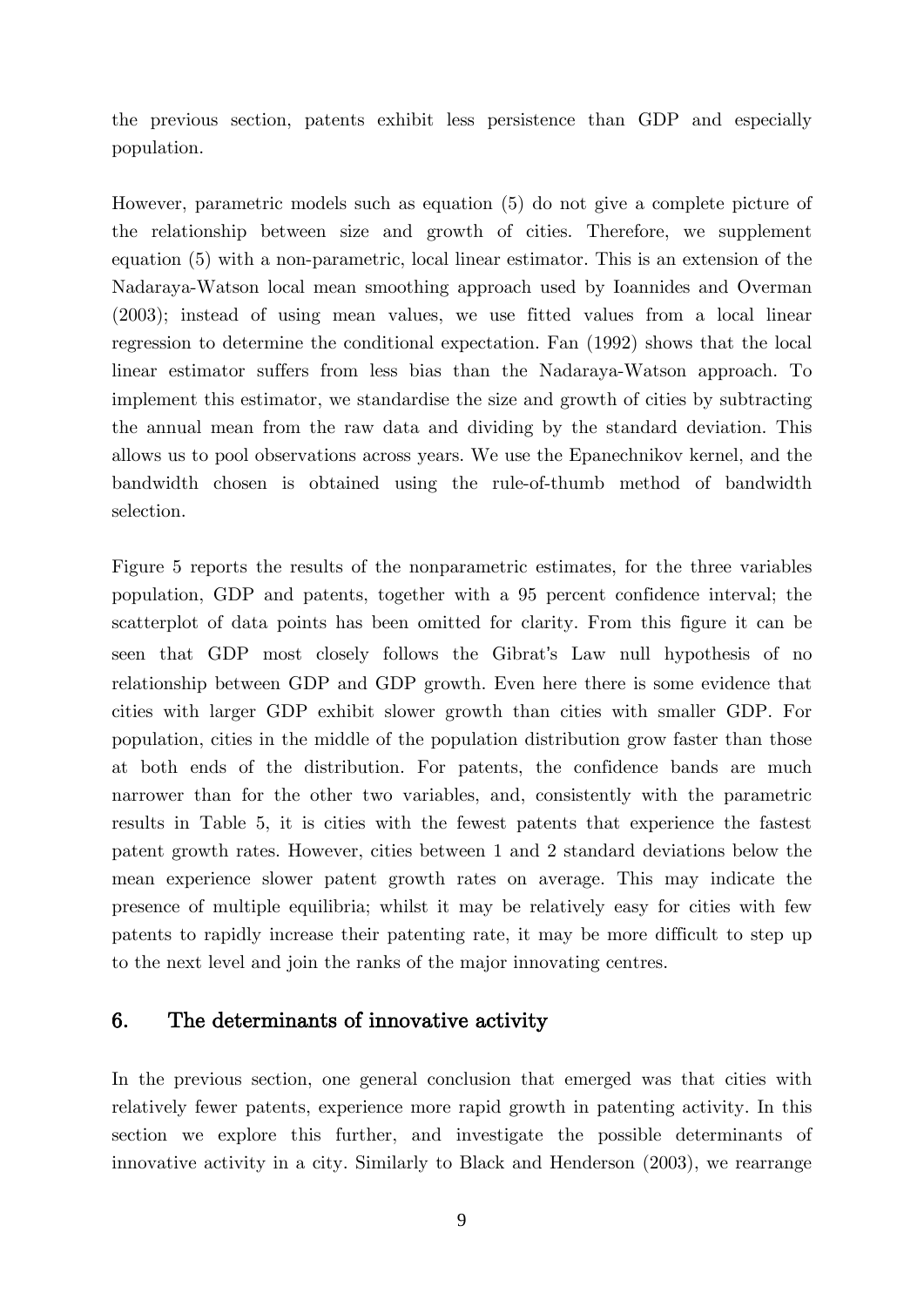and extend equation (5) in the previous section to include additional explanatory variables:

$$
\ln(S_{it+1}) = \beta_i + \delta_t + (1 + \gamma) \ln(S_{it}) + \psi X_{it} + \epsilon_{it},\tag{6}
$$

where  $X_{it}$  may include both time-varying and time-invariant variables. Including the lagged dependent variable in equation (6) means that conventional OLS, fixed- and random-effects estimates are all biased. We therefore use the Blundell and Bond (1998) system GMM method in its asymptotically efficient, two-step form. The method estimates a system of two equations; the equation in levels, and in orthogonal deviations (each observation is subtracted from the average of all future available observations). Because of the inclusion of the levels equation, it is possible to recover the coefficients on time-invariant explanatory variables. The reported standard errors are clustered by city so are robust to heteroskedasticity and arbitrary serial correlation within panels, and are corrected for downward bias using the Windmeijer (2005) correction. Time dummies are included in all regressions to reduce the contemporaneous correlation across cities.

The lagged dependent variable is assumed to be endogenous and needs to be instrumented. Under standard system GMM, the variables in the levels equation are instrumented with lags of their own first differences, while the variables in the orthogonal transformed equation are instrumented with lags of the variables in levels. However, this results in the number of instruments being quadratic in the time dimension. To avoid the problem of too many instruments in system GMM (see Roodman (2009b)), we follow the recent literature (Mehrhoff (2009), Kapetanios and Marcellino (2010), Bai and Ng (2010)) and replace the GMM instruments with their principal components. Principal components analysis is run on the correlation matrix of the GMM instruments, and the principal components with the largest eigenvalues are selected as instruments. Additional statistics reported in Table 8 show that in each specification the principal components explain most of the variation in the instruments, and that they perform well based on the Kaiser-Meyer-Olkin measure of sampling adequacy.

The results of estimating equation (6) are presented in Table 8. As a benchmark for comparison, column (1) reports the results of estimating equation (6) using conventional fixed effects estimation, including both city and year fixed effects, but no additional controls. The coefficient on the lagged dependent variable is 0.201, which shows strong evidence of mean reversion. However, as noted above, this estimate may be biased. Column (2) reports the results for the same equation using the Blundell and Bond (1998) system GMM method described above. The coefficient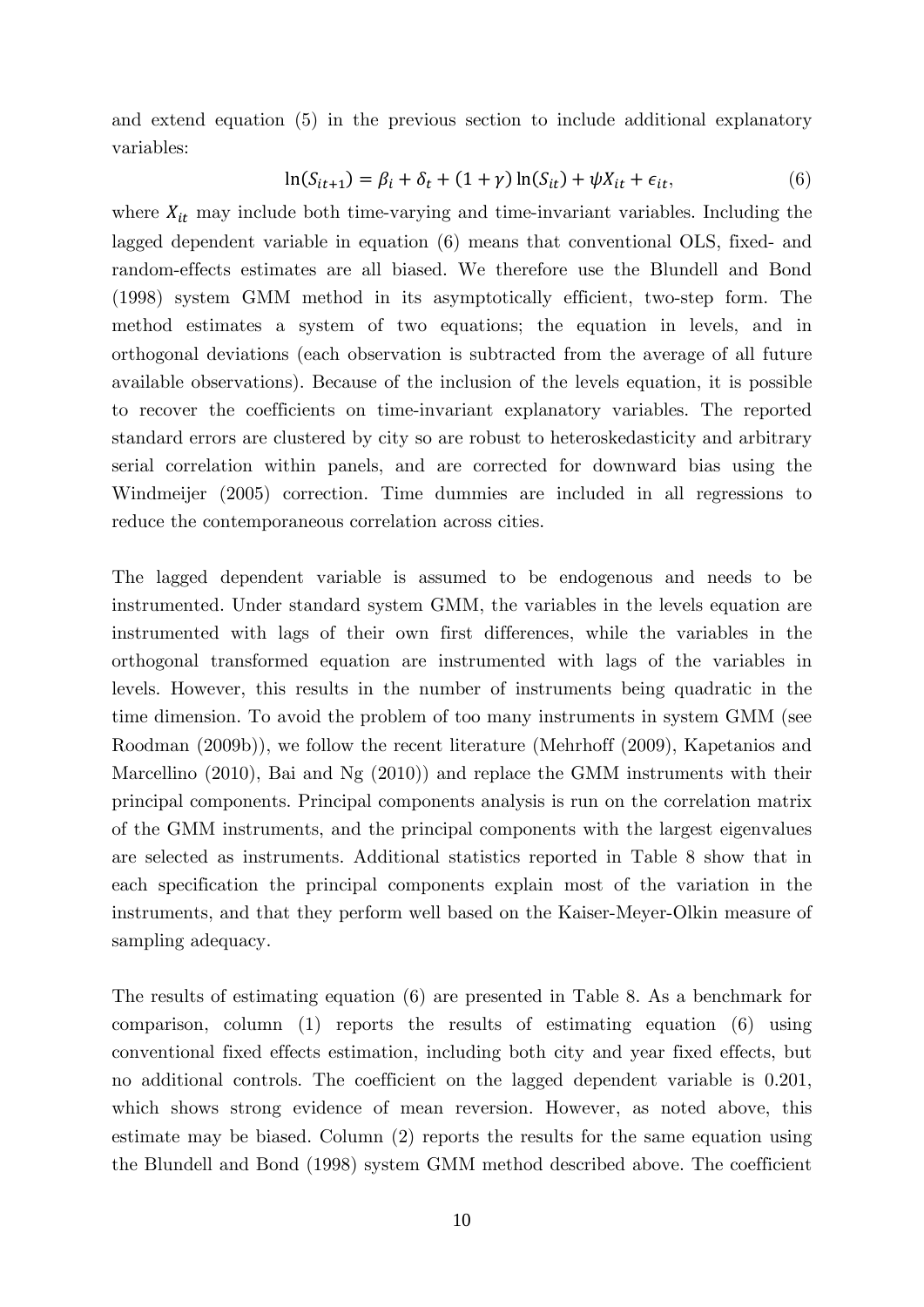increases dramatically, to 0.921, and providing much weaker evidence of mean reversion. That controlling for variable endogeneity often changes the magnitude if not the direction of the result, suggests that endogeneity is an important issue.

The remaining columns of Table 8 include additional controls. In columns (3) and (4), population and GDP are included. In column (3), these two variables are assumed to be exogenous, while in column (4) they are assumed to be endogenous and are instrumented in the same way as the lagged dependent variable. Including population and GDP reduces the size of the coefficient on lagged patents, although it is still positive and highly significant. Controlling for the other two variables, population has no significant effect on patents, while GDP has a positive and significant effect. This suggests that economic activity is more strongly associated with innovative activity than the mere presence of a larger population.

Columns (5) and (6) include additional controls. This includes the number of local governments per 100,000 inhabitants of the metropolitan area (capturing the fragmentation of local government), the number of non-contiguous core areas in the metro area (the polycentricity of the city), the share of the total metropolitan population living in the core areas of the city, the population density, and an indicator for whether there is a top-100 university in the city. By including core population, population density and polycentricity, we seek to explore whether the concentration of people (Marshall's knowledge spillovers) affects the degree of innovative activity. The fragmentation of local government may affect the coordination of government policies across local governments, which again may influence innovation. In column (5), all these additional variables are assumed to be exogenous, whereas in column (6), population density and the share of the total metropolitan population living in the core areas of the city are treated as endogenous and are instrumented in the usual way.

Including the presence of a top-100 university as an explanatory variable comes from the idea that knowledge spillovers from university research and research collaborations with local universities may spur private sector research. Early research on such relationships includes Jaffe (1989), and more recently Abramovsky et al (2007). There are three major global university rankings: the Academic Ranking of World Universities (ARWU or the Shanghai Ranking), the Times Higher Education World University Rankings, and the QS World University Rankings. The QS World University Rankings were not available for our sample period, and the other two rankings are available only since 2003 (ARWU) and 2004 (Times). The results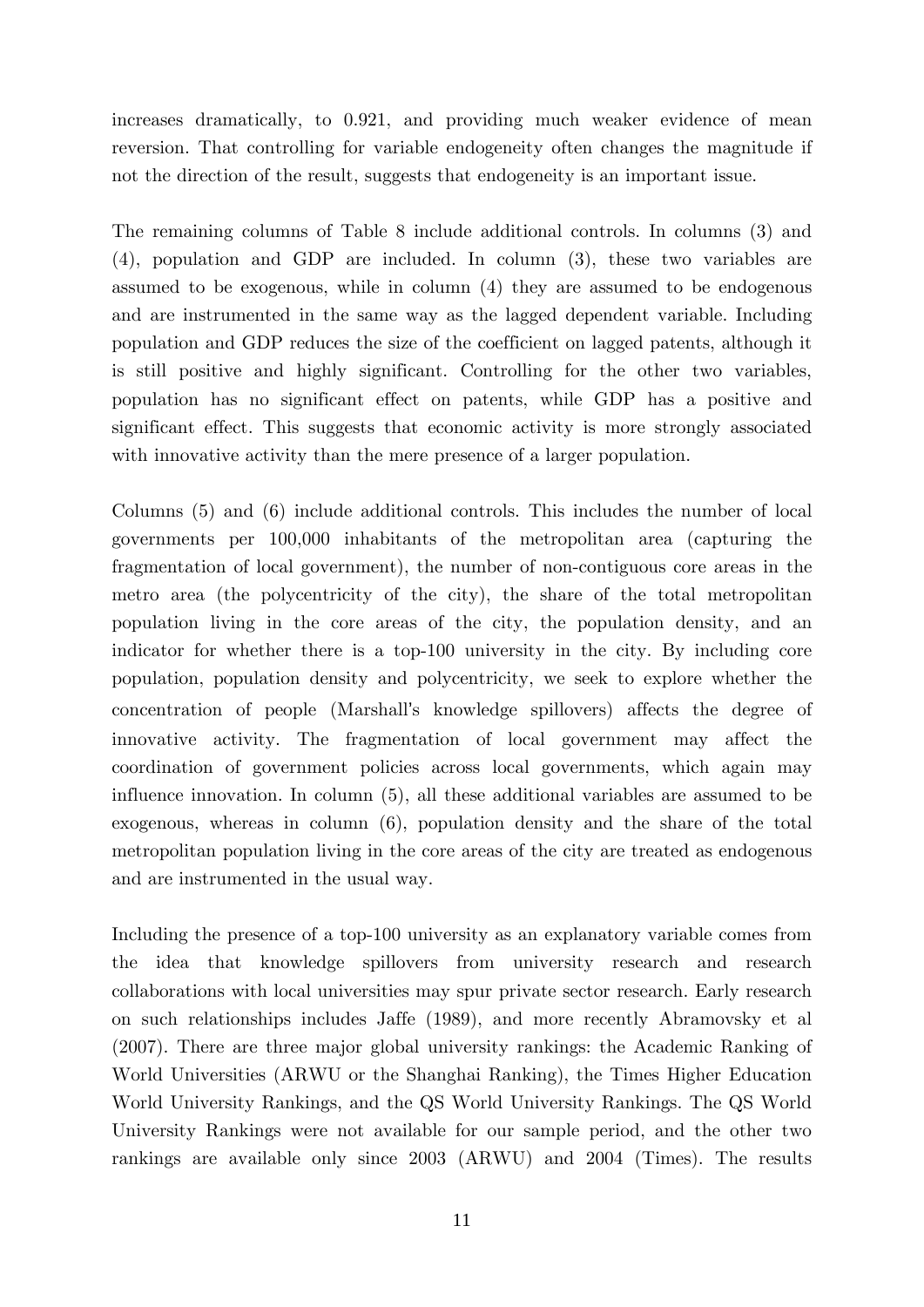reported below make use of the ARWU rankings in 2008, and we code all cities with a top-100 university according to this ranking equal to 1, and all other cities equal to zero. A total of 32 cities in our sample includes at least one top-100 university according to this measure<sup>[8](#page-12-0)</sup>.

Once the endogeneity of population density and population share of the core are controlled for in column (6), the degree of local government fragmentation and population density are positively and significantly associated with patenting activity. The first result may suggest that competition among local governments may spur them to implement innovation-friendly policies to attract firms. The second result suggests that if Marshall's knowledge spillovers are active, one channel via which they operate is through increased interaction because of greater population density. The other three additional variables – the degree of polycentricity, the share of metropolitan population living in the core and the presence of a top-100 university – do not have statistically significant effects on patenting, although there is a suggestion that polycentricity is negatively related to patenting, while population share in the core and the presence of a top-100 university are both positively related to patenting. Inclusion of these additional variables reduces the size of the previous coefficients, but they retain their level of statistical significance.

We also include a set of diagnostic statistics in Table 8. First, we report the number of instruments used, which ranges from 21 to 37 instruments. These are fairly low, which should mitigate the problem of having too many instruments (see Roodman (2009b)), and as discussed above, is because we have used the principal components of the GMM instruments; if we had not done so, column (6) of Table 8 would have had over 150 instruments. Second, we report the Sargan and Hansen tests of overidentification; we report both tests since the Sargan test, whilst not robust to heteroskedasticity, is not weakened by increasing numbers of instruments, whereas the Hansen test is robust to heteroskedasticity, but is weakened by having many instruments. We can see that the Sargan test becomes insignificant as we include more variables and instruments, whereas the opposite occurs for the Hansen test, which is insignificant in the baseline column  $(2)$ , but becomes significant as more variables and instruments are included. Overall these tests suggest cautious confidence in our instruments. A third set of statistics is the Arellano and Bond (1991) tests for first- and second-order serial correlation in the first-differenced residuals. We find evidence of first-order serial correlation, but not second-order

<span id="page-12-0"></span><sup>&</sup>lt;sup>8</sup> Results using the Times ranking are qualitatively similar, with the exception that the degree of fragmentation loses significance.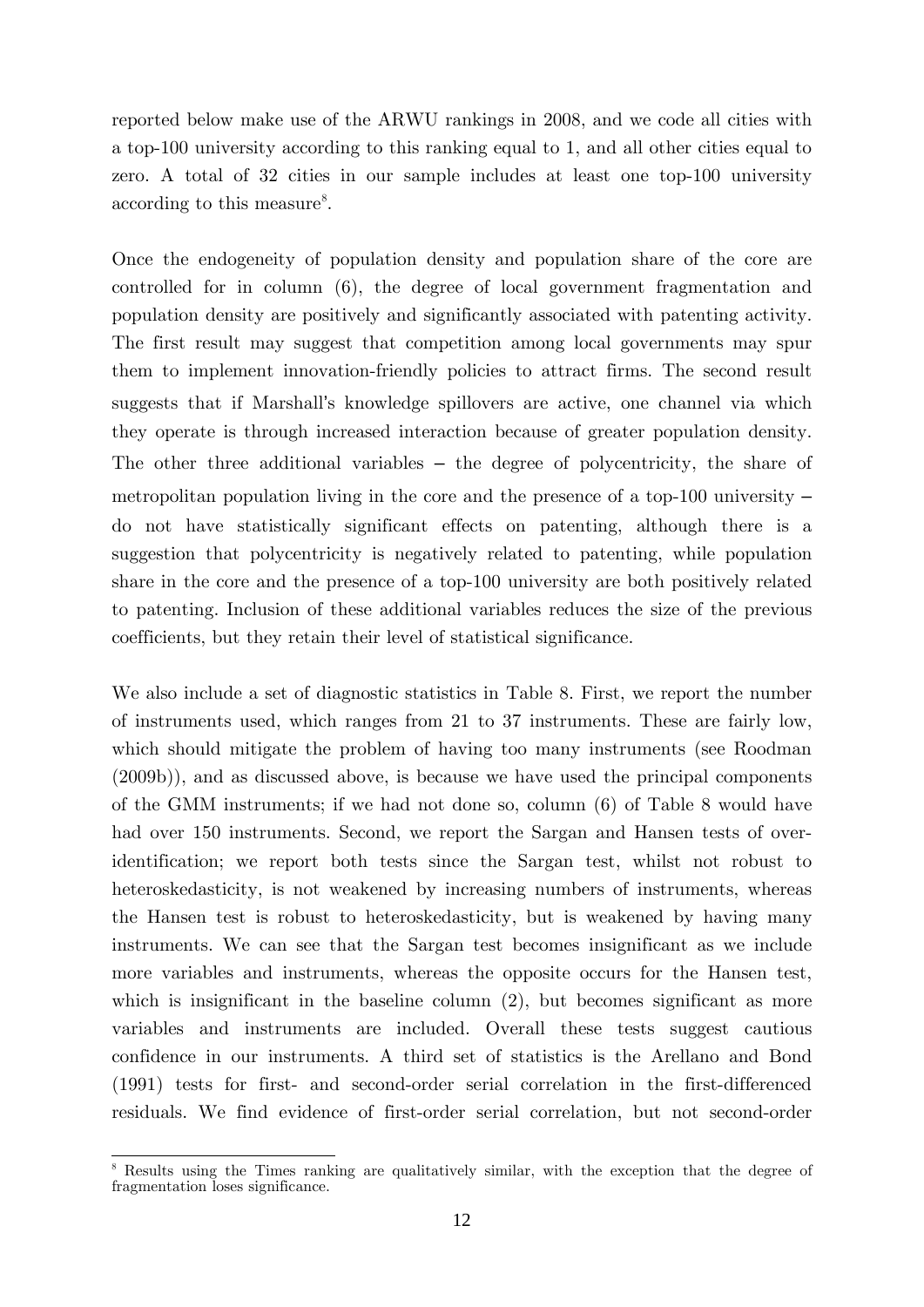serial correlation, across all specifications in Table 8. First-order serial correlation is expected in a dynamic panel; that we do not find second-order serial correlation provides evidence that our use of lags as instruments is valid.

# 7. Conclusions

Competition among firms drives innovation in a capitalist economy, as firms seek to gain a competitive edge over their rivals. Hence as urbanisation proceeds and economic activity becomes increasingly concentrated in cities, so too does innovative activity. What this paper has set out to do, is to describe and explain the distribution of innovative activity across OECD cities. Although there has been much research on innovation in cities, to our knowledge this is the first paper to compare the distribution of innovation to the distribution of population and economic activity across cities.

Our first main result is that innovation is more highly concentrated than both population and general economic activity. This is suggestive of the role of Marshall's knowledge spillovers as a key driver of innovation. Our second main result is that innovation is less persistent than population or economic activity. Even in the relatively short time period in our sample, cities can become much more (or less) innovative. This gives policymakers hope, that government policy can influence how innovative a city is. Our third main result is that, even after controlling for the endogeneity of some explanatory variables, innovation is positively related to general economic activity, population density, and the degree of fragmentation of local government. Again this gives policymakers a handle on what types of policies may be more effective at promoting innovation.

From the policymaker's perspective, the present paper's focus on cities as centres of innovative activity is a double-edged sword. On the one hand, cities are undoubtedly important; in the OECD, the vast majority of the population lives and works in cities. So thinking about government policies in terms of cities may be the more natural unit of analysis. On the other hand, precisely because cities have not historically been the default unit of analysis, our analysis suffers from data limitations that not only restrict our sample, but also prevent us from digging deeper into the determinants of innovative activity as in Audretsch and Feldman (1996, 1999). Such data is available for different geographical units, and analysis using this data should serve as an important next step in this line of research.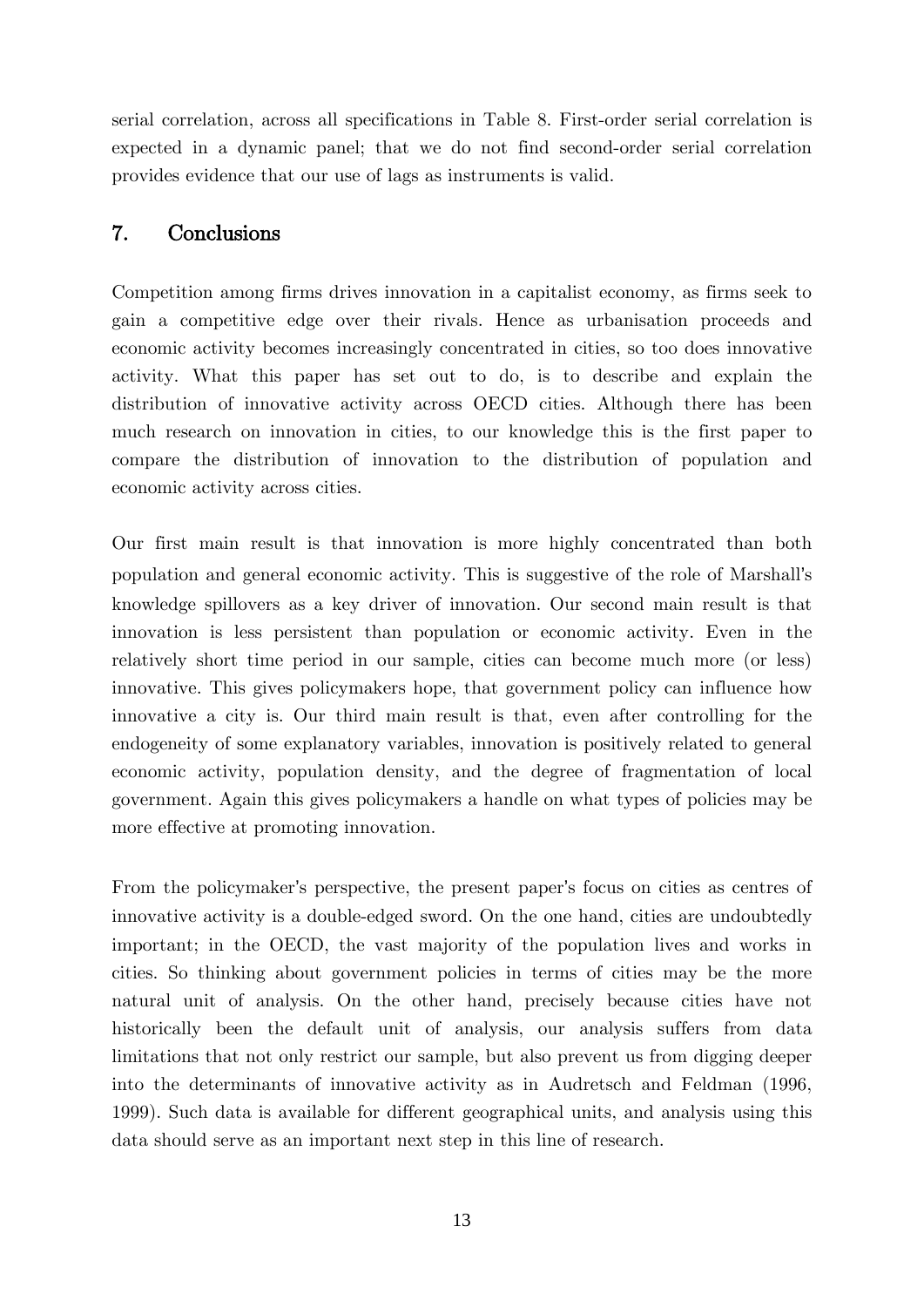#### Acknowledgements

Thanks to Geraint Johnes and seminar participants at The Work Foundation for helpful suggestions. The author is responsible for any errors and omissions.

## References

Abramovsky, Laura, Harrison, Rupert and Simpson, Helen (2007), "University research and the location of business R&D", *Economic Journal* 117(519), C114-C141.

Arellano, Manuel and Bond, Stephen (1991), "Some tests of specification for panel data: Monte Carlo evidence and an application to employment equations", Review of Economic Studies 58(2), 277-297.

Audretsch, David B. and Feldman, Maryann P. (1996), "R&D spillovers and the geography of innovation and production", American Economic Review 86(4), 253- 273.

Audretsch, David B. and Feldman, Maryann P. (1999), "Innovation in cities: Sciencebased diversity, specialization and localized competition", European Economic Review 43(2), 409-429.

Audretsch, David B. and Feldman, Maryann P. (2004), "Knowledge spillovers and the geography of innovation", in Henderson, J. Vernon and Thisse, Jacques-Francois (eds.), Handbook of Regional and Urban Economics Volume 4, 2713-2739.

Bai, Jushan and Ng, Serena (2010), "Instrumental variable estimation in a data rich environment", Econometric Theory 26(6), 1577-1606.

Berry, Christopher R. and Glaeser, Edward L. (2005), "The divergence of human capital levels across cities", Papers in Regional Science 84(3), 407-444.

Bettencourt, Luis M.A., Lobo, Jose, Strumsky, Deborah and West, Geoffrey B. (2010), "Urban scaling and its deviations: Revealing the structure of wealth, innovation and crima across cities", PLoS ONE, 5(11): 1-9.

Bettencourt, Luis M.A., Lobo, Jose and Strumsky, Deborah (2007), "Invention in the city: Increasing returns to patenting as a scaling function of metropolitan size", Research Policy 36(1), 107-120.

Black, Duncan and Henderson, J. Vernon (2003), "Urban evolution in the USA", Journal of Economic Geography 3(4), 343-372.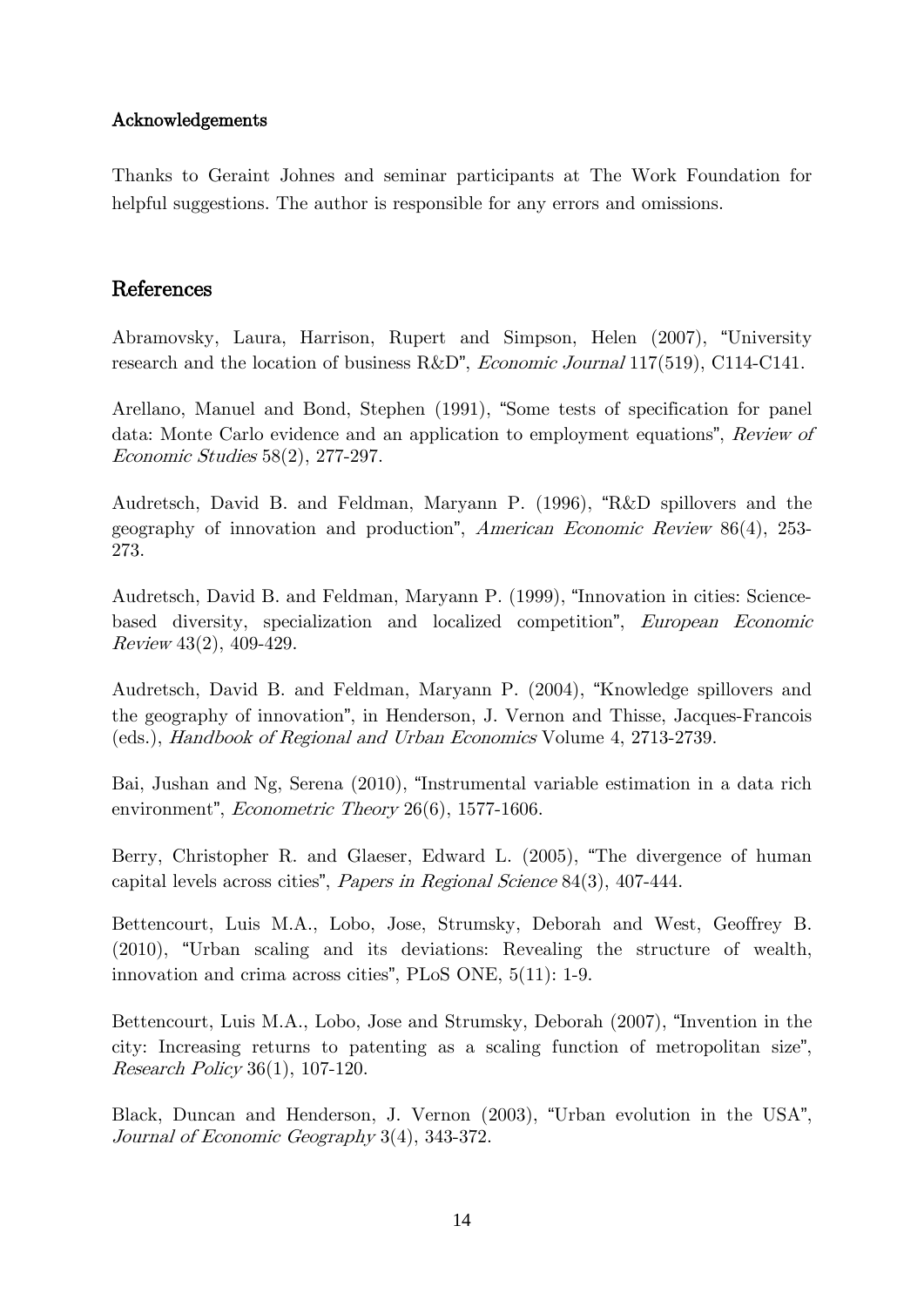Blundell, Richard and Bond, Stephen (1998), "Initial conditions and moment restrictions in dynamic panel data models", *Journal of Econometrics* 87(1), 115-143.

Bosker, Maarten, Brakman, Steven, Garretsen, Harry and Schramm, Marc (2008), "A century of shocks: The evolution of the German city size distribution 1925-1999", Regional Science and Urban Economics 38(4), 330-347.

Dobkins, Linda Harris and Ioannides, Yannis M. (2000), "Dynamic evolution of the US city size distribution", in Huriot, Jean-Marie and Jacques-Francois Thisse (eds.), The Economics of Cities, Cambridge, Cambridge University Press, 217-260.

Dobkins, Linda Harris and Ioannides, Yannis M. (2001), "Spatial interactions among US cities: 1900-1990", Regional Science and Urban Economics 31(6), 701-731.

Eaton, Jonathan and Eckstein, Zvi (1997), "Cities and growth: Theory and evidence from France and Japan", Regional Science and Urban Economics 27(4-5), 443-474.

Eeckhout, Jan (2004), "Gibrat's Law for (all) cities", American Economic Review 94(5), 1429-1451.

Fan, Jianqing (1992), "Design-adaptive nonparametric regression", Journal of the American Statistical Association 87(420), 998-1004.

Fujita, Masahisa, Krugman, Paul R. and Venables, Anthony J. (1999), The Spatial Economy, Cambridge, MA, MIT Press.

Gabaix, Xavier and Ibragimov, Rustam  $(2011)$ , "Rank –  $\alpha$ : A simple way to improve the OLS estimation of tail exponents", Journal of Business Economics and Statistics 29(1), 24-39.

Gabaix, Xavier and Ioannides, Yannis M. (2004), "The evolution of city size distributions", in Henderson, J. Vernon and Thisse, Jacques-Francois (eds.), Handbook of Regional and Urban Economics Volume 4, 2341-2379.

Glaeser, Edward L., Kallal, Hedi D., Scheinkman, Jose A. and Shleifer, Andrei  $(1992)$ , "Growth in cities", *Journal of Political Economy*  $100(6)$ ,  $1126-1152$ .

Glaeser, Edward L., Scheinkman, Jose A. and Shleifer, Andrei (1995), "Economic growth in a cross-section of cities", Journal of Monetary Economics 36(1), 117-143.

Griliches, Zvi (1990), "Patent statistics as economic indicators: A survey", Journal of Economic Literature 28(4), 1661-1707.

Ioannides, Yannis M. and Overman, Henry G. (2004), "Spatial evolution of the US urban system", Journal of Economic Geography 4(2), 131-156.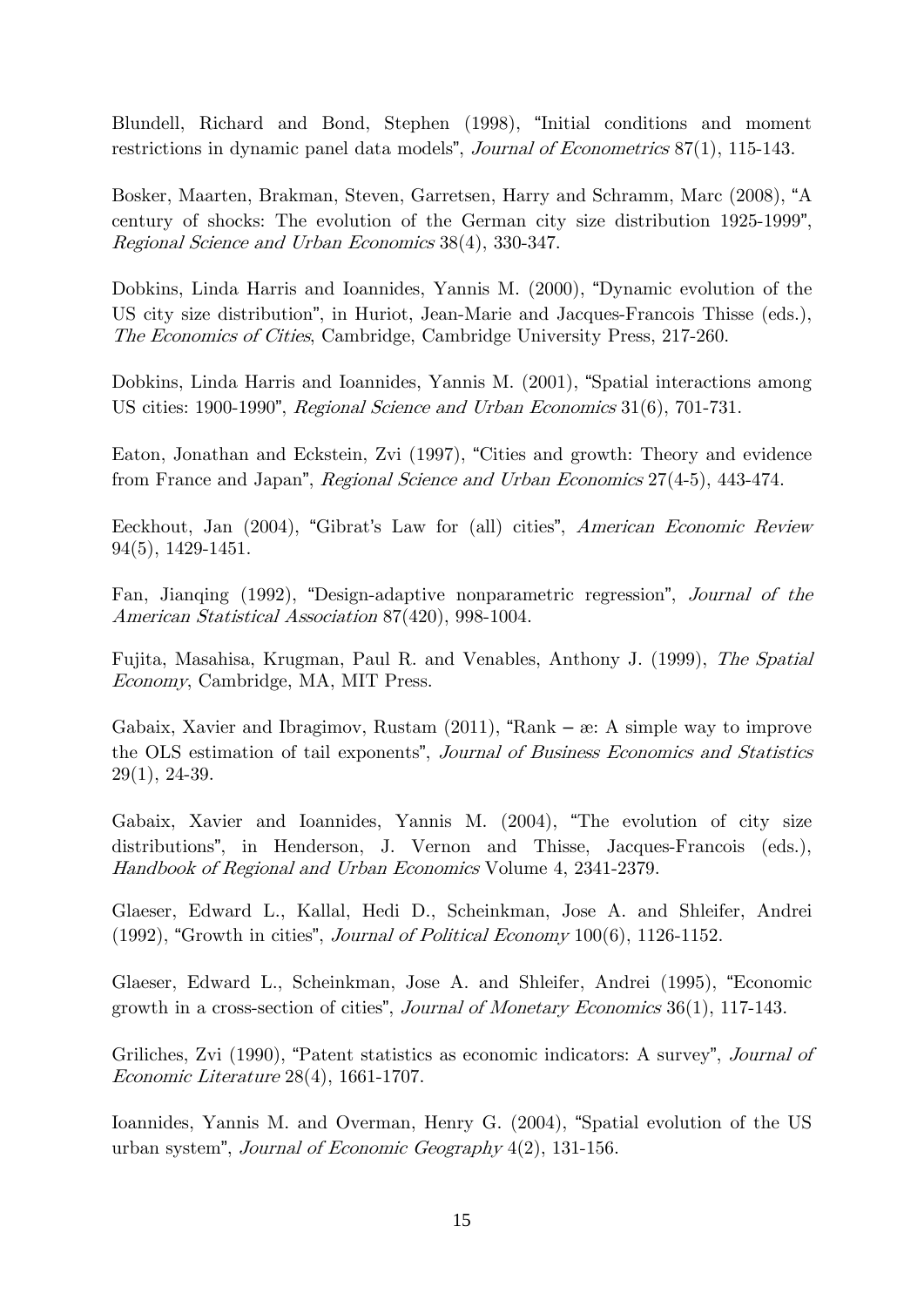Ioannides, Yannis M. and Overman, Henry G. (2003), "Zipf's Law for cities: An empirical examination", Regional Science and Urban Economics 33(2), 127-137.

Ioannides, Yannis M. and Overman, Henry G. (2001), "Cross-sectional exolution of the US city size distribution", Journal of Urban Economics 49(3), 543-566.

Jaffe. Adam B. (1989), "Real effects of academic research", American Economic Review 79(5), 957-970.

Kapetanios, George and Marcellino, Massimiliano (2010), "Factor-GMM estimation with large sets of possibly weak instruments", *Computational Statistics and Data* Analysis 54(11), 2655-2675.

Krugman, Paul R. (1991), Geography and Trade, Cambridge, MA, MIT Press.

Marshall, Alfred (1890), Principles of Economics, London, MacMillan.

Mehrhoff, Jens (2009), "A solution to the problem of too many instruments in dynamic panel data GMM", Deutsche Bundesbank Discussion Papers 200931.

OECD (2012), Redefining *"*Urban*"*: A new way to measure metropolitan areas, OECD Publishing.

OhUallachain, Breandan (1999), "Patent places: Size matters", Journal of Regional Science 39(4), 613-636.

Quah, Danny (1993), "Empirical cross-section dynamics in economic growth", European Economic Review 37(2-3), 426-434.

Roodman, David (2009a), "How to do xtabond2: An introduction to 'difference' and 'system' GMM in Stata", Stata Journal 9(1), 86-136.

Roodman, David (2009b), "A note on the theme of too many instruments", Oxford Bulletin of Economics and Statistics 71(1), 135-158.

Soo, Kwok Tong (2005), "Zipf's Law for cities: A cross-country investigation", Regional Science and Urban Economics 35(3), 239-263.

Soo, Kwok Tong (2007), "Zipf's Law and urban growth in Malaysia", Urban Studies 44(1), 1-14.

Soo, Kwok Tong (2012), "The size and growth of state populations in the United States", Economics Bulletin 32(2), 1238-1249.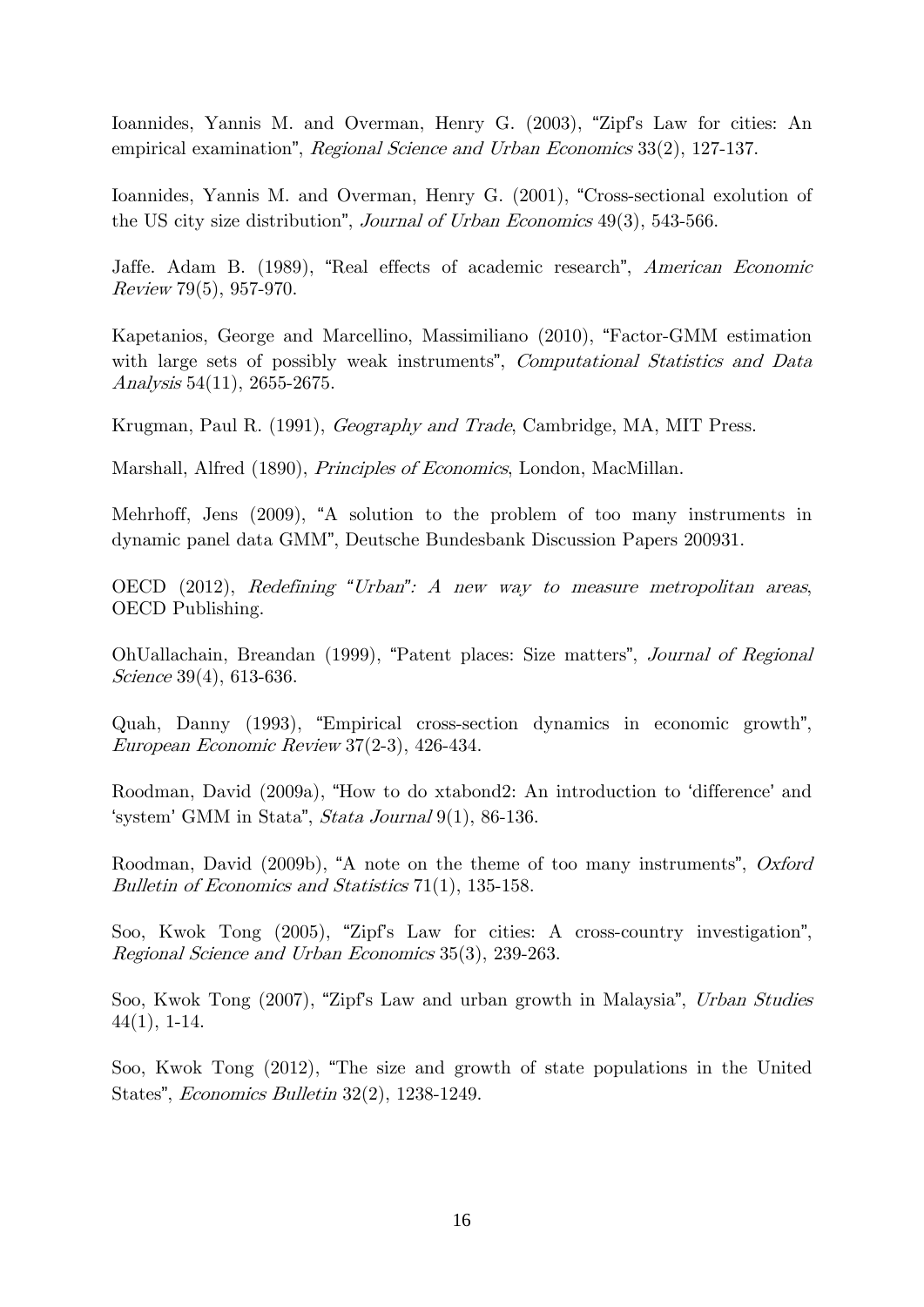Strumsky, Deborah and Thill, Jean-Claude (2013), "Profiling US metropolitan regions by their social research networks and regional economic performance", Journal of Regional Science 53(5), 813-833.

Windmeijer, Frank (2005), "A finite sample correction for the variance of linear efficient two-step GMM estimators", Journal of Econometrics 126(1), 25-51.

Zipf, George K. (1949), Human behaviour and the principle of least effort, Cambridge, MA, Addison-Wesley.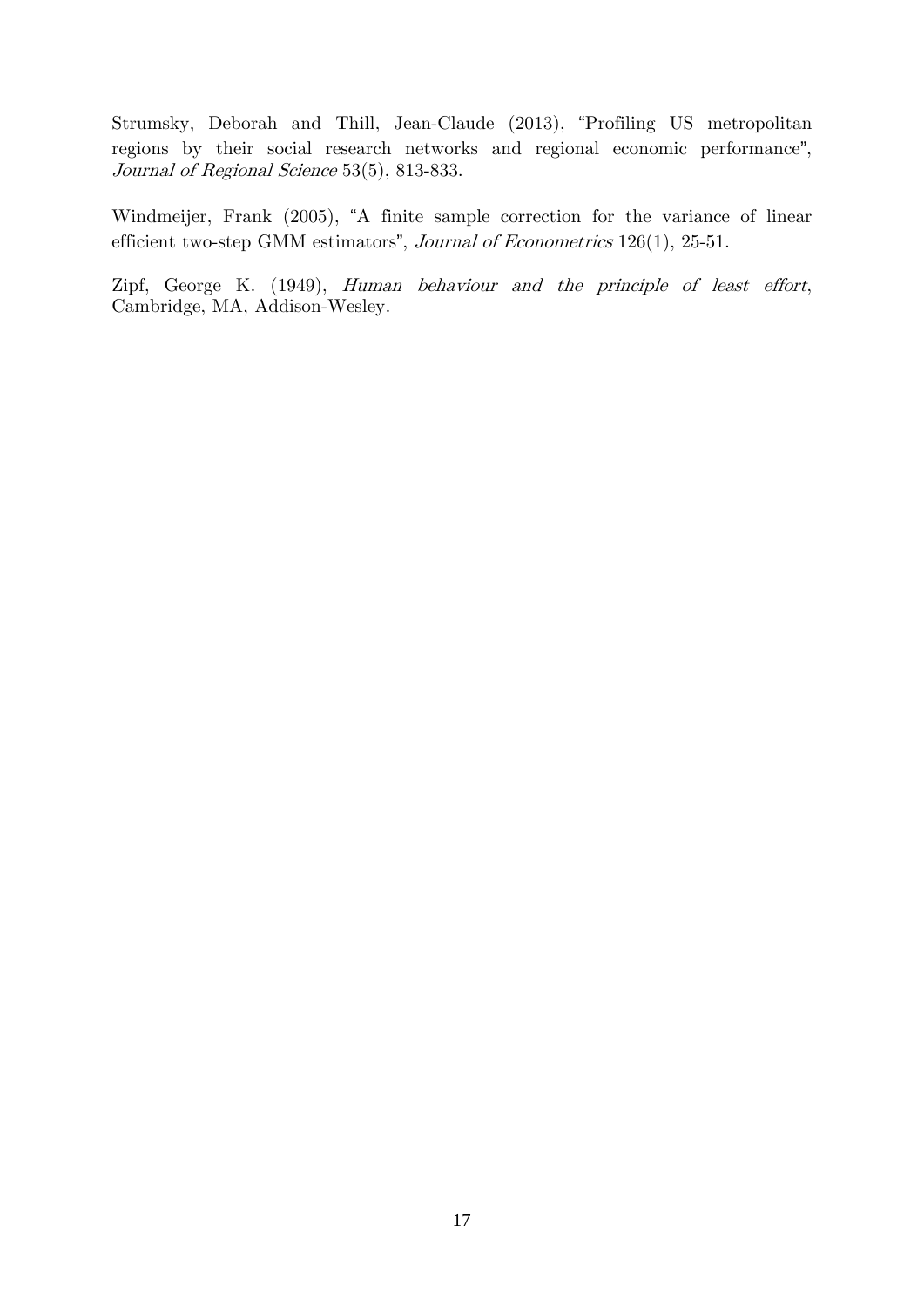| Country       | Number of cities |
|---------------|------------------|
| Austria       | 3                |
| Belgium       | 4                |
| Denmark       | 1                |
| Estonia       | 1                |
| Finland       | 1                |
| France        | 15               |
| Germany       | 24               |
| Italy         | 11               |
| Japan         | 36               |
| Mexico        | 31               |
| Netherlands   | 5                |
| Norway        | 1                |
| Portugal      | $\overline{2}$   |
| Spain         | 8                |
| Sweden        | 3                |
| United States | 72               |
| Total         | 218              |

Table 1: Distribution of cities across countries in the sample.

Table 2: Correlation between patents, GDP and population,  $2008$  (N = 218).

|            | Patents | GDP   | Population |
|------------|---------|-------|------------|
| Patents    | 1.000   |       |            |
| GDP        | 0.833   | 1.000 |            |
| Population | 0.797   | 0.939 | 1.000      |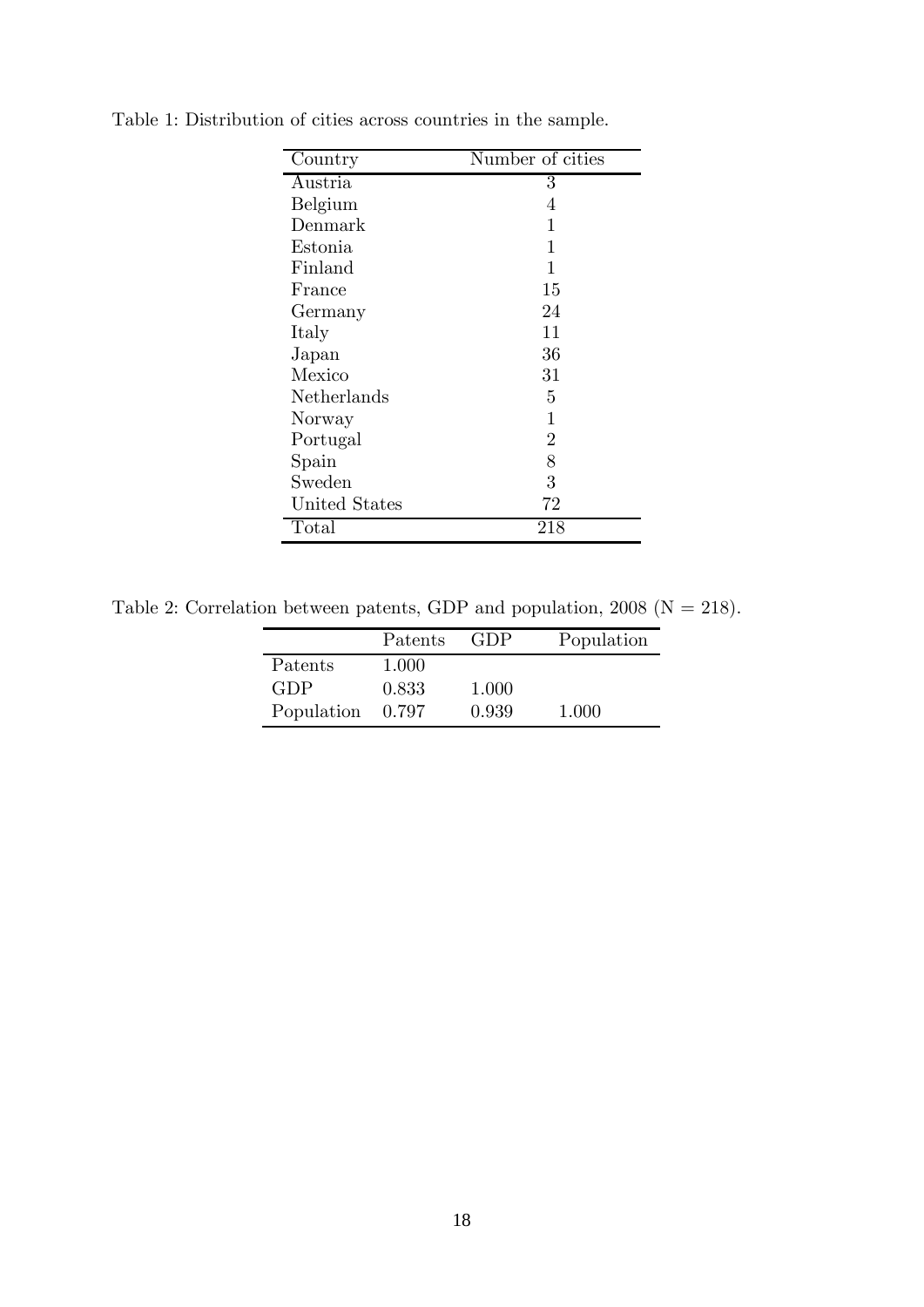| City          | Population   | Rank   | Patents | Rank   | GDP           | Rank   |
|---------------|--------------|--------|---------|--------|---------------|--------|
|               |              |        |         |        | million US\$) |        |
| Tokyo         | 34, 482, 744 | 1(1)   | 8,727.0 | 1(2)   | 1,316,049     | $1(-)$ |
| San Francisco | 6,778,659    | 10(10) | 5,138.2 | 2(1)   | 463,435       | 7(5)   |
| Osaka         | 17,211,140   | 4(4)   | 4,451.1 | 3(4)   | 534,747       | $5(-)$ |
| San Diego     | 3,036,850    | 35(37) | 2,689.3 | 4(10)  | 160,635       | 23(18) |
| Paris         | 11,529,670   | 7(7)   | 2,467.6 | 5(7)   | 575,983       | 4(3)   |
| <b>Boston</b> | 3,616,814    | 29(28) | 2,207.5 | 6(3)   | 241,083       | 12(8)  |
| New York      | 16,453,331   | 6(5)   | 2,001.7 | 7(6)   | 977,119       | 2(1)   |
| Los Angeles   | 16,742,427   | 5(6)   | 1,957.7 | 8(5)   | 768,032       | 3(2)   |
| Minneapolis   | 3,212,176    | 34(34) | 1,672.5 | 9(11)  | 174,234       | 18(16) |
| Houston       | 5,363,803    | 16(17) | 1,590.1 | 10(16) | 323,819       | 9(7)   |

Table 3: Top 10 cities with the largest number of patents in 2008.

Notes: Figures in parentheses are ranks in 2000. (-) indicates that data was not available in the year 2000.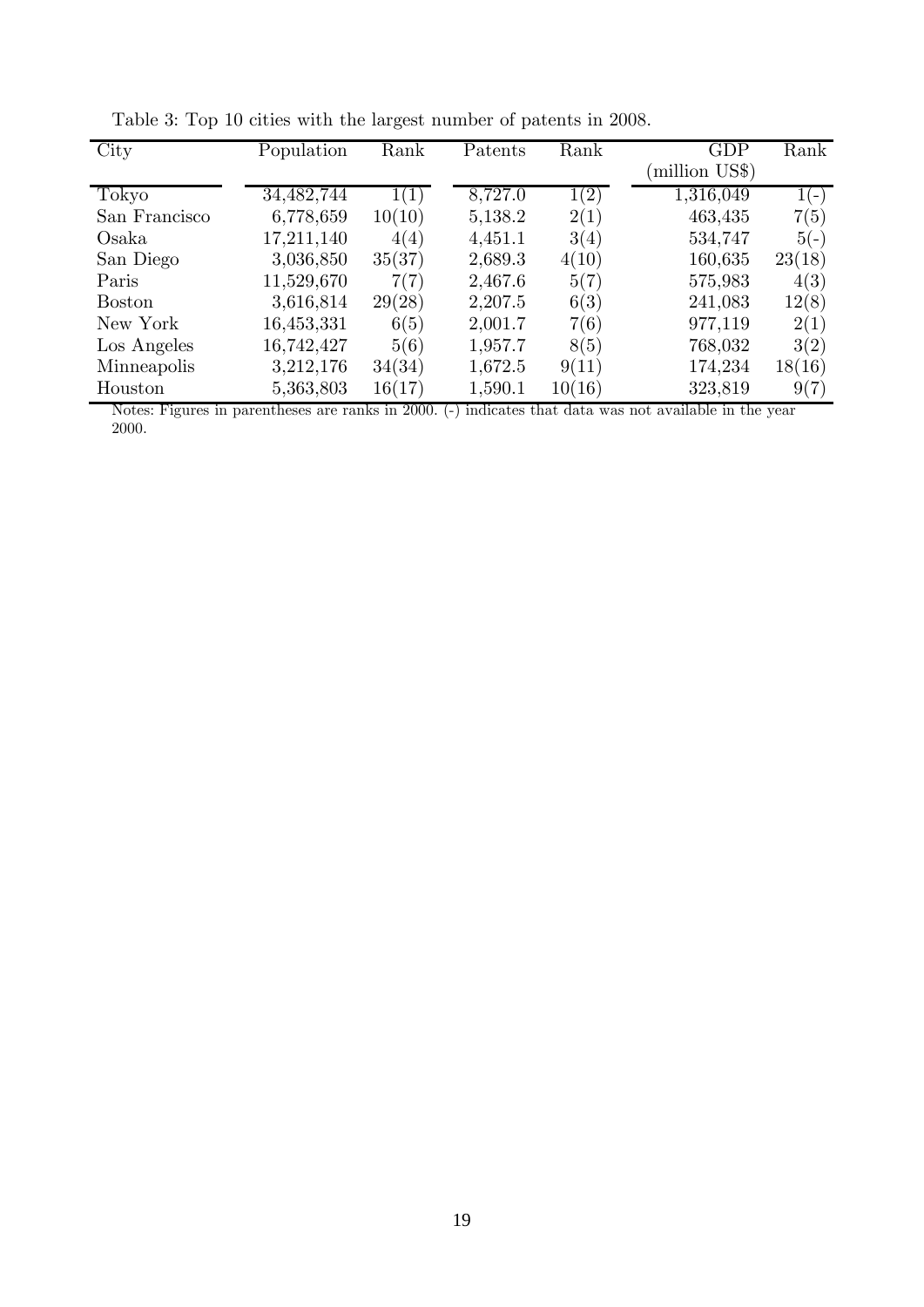|      | $\left( 1\right)$       | $\left( 2\right)$ | $\left( 3\right)$ |
|------|-------------------------|-------------------|-------------------|
| Year | Population              | GDP               | Patents           |
| 2000 | 1.246                   | 1.041             | 0.330             |
|      | $(0.119)$ **            | (0.121)           | $(0.032)$ ***     |
| 2001 | 1.247                   | 1.026             | 0.350             |
|      | $(0.119)$ **            | (0.107)           | $(0.033)$ ***     |
| 2002 | 1.248                   | 1.025             | 0.375             |
|      | $(0.119)$ **            | (0.107)           | $(0.036)$ ***     |
| 2003 | 1.247                   | 0.927             | 0.358             |
|      | $(0.119)$ **            | (0.089)           | $(0.034)$ ***     |
| 2004 | 1.248                   | 0.927             | 0.370             |
|      | $(0.119)$ **            | (0.089)           | $(0.035)$ ***     |
| 2005 | 1.247                   | 0.926             | 0.384             |
|      | $(0.119)$ <sup>**</sup> | (0.089)           | $(0.037)$ ***     |
| 2006 | 1.246                   | 0.928             | 0.387             |
|      | $(0.119)$ **            | (0.089)           | $(0.037)$ ***     |
| 2007 | 1.245                   | 0.928             | 0.397             |
|      | $(0.119)$ **            | (0.089)           | $(0.038)$ ***     |
| 2008 | 1.244                   | 0.932             | 0.426             |
|      | $(0.119)$ **            | (0.089)           | $(0.041)$ ***     |

Table 4: Zipf regressions for population, GDP and patents, by year.

Notes: \* significant at 10%; \*\* significant at 5%; \*\*\* significant at 1%. Statistical significance is in terms of the null hypothesis that the coefficient is equal to 1.  $N = 218$  for all years in columns (1) and  $(3); N = 148$  in 2000, N = 184 in 2001 and 2002, N = 217 in 2003 to 2007, and N = 218 in 2008 in column (2). The values reported are the values of  $\alpha$  estimated using the Gabaix and Ibragimov (2011) approach in equation (3). Standard errors in parentheses are calculated using the Gabaix and Ibragimov (2011) approach.

| Year | Variable   |       | Shapiro-Wilks test |       | Shapiro-Francia test |
|------|------------|-------|--------------------|-------|----------------------|
|      |            | z     | p-value            | Z     | p-value              |
| 2000 | Population | 7.147 | 0.000              | 6.617 | 0.000                |
|      | <b>GDP</b> | 3.761 | 0.000              | 3.523 | 0.000                |
|      | Patents    | 6.104 | 0.000              | 5.614 | 0.000                |
| 2004 | Population | 7.182 | 0.000              | 6.645 | 0.000                |
|      | GDP        | 4.314 | 0.000              | 4.114 | 0.000                |
|      | Patents    | 5.779 | 0.000              | 5.339 | 0.000                |
| 2008 | Population | 7.111 | 0.000              | 6.581 | 0.000                |
|      | <b>GDP</b> | 4.348 | 0.000              | 4.140 | 0.000                |
|      | Patents    | 4.911 | 0.000              | 4.542 | 0.000                |

Table 5: The Shapiro-Wilks and Shapiro-Francia tests for lognormality.

Notes: The null hypothesis is that each variable follows a lognormal distribution.  $N = 218$  for all years for population and patents;  $N = 148$  in 2000,  $N = 217$  in 2004, and  $N = 218$  in 2008 for GDP.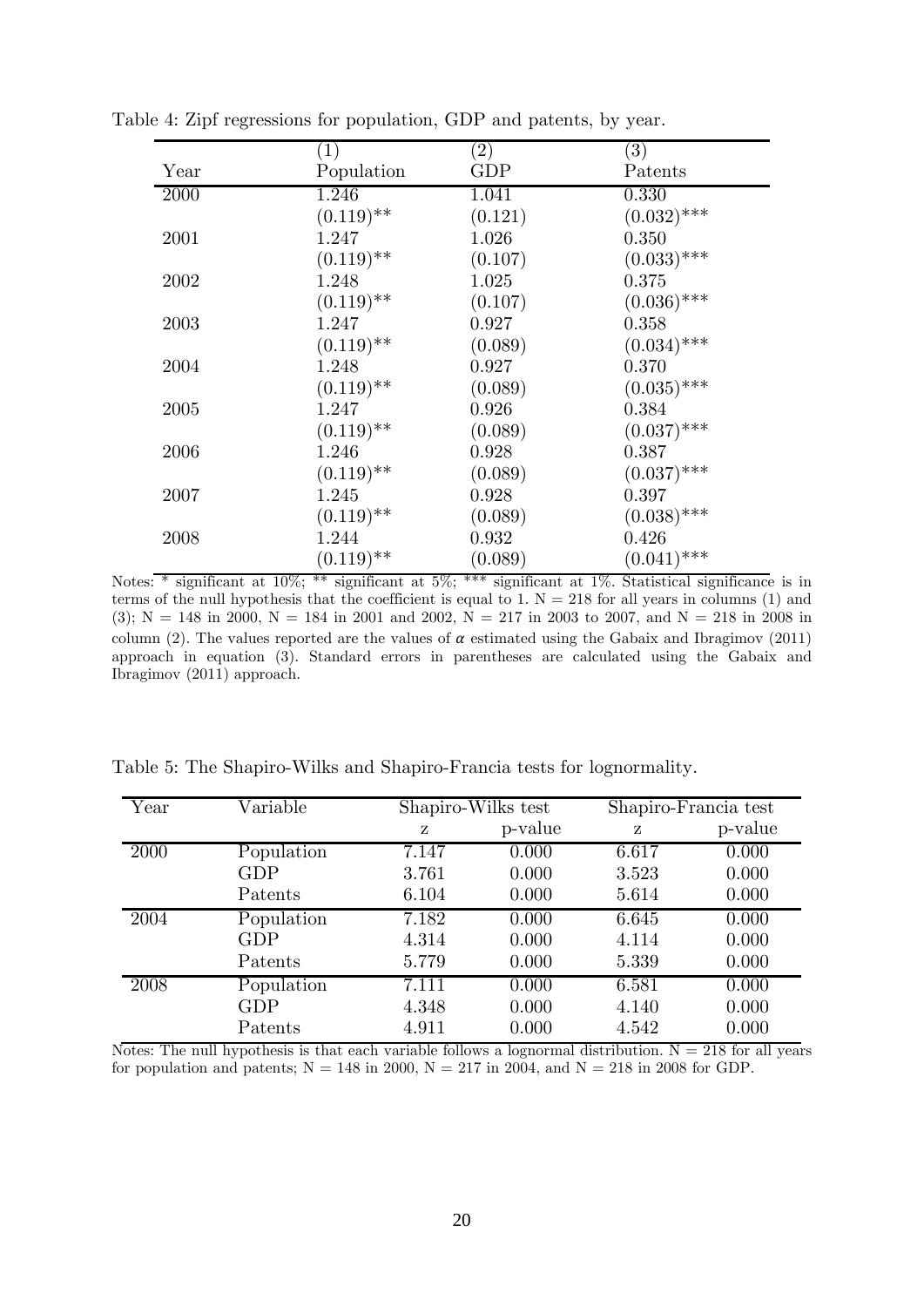| 2000 | 2008       | 0.10      | 0.20  | 0.30     | 0.40  | 0.50      | 0.60     | 0.70  | 0.80     | 0.90  | 1.00     |
|------|------------|-----------|-------|----------|-------|-----------|----------|-------|----------|-------|----------|
| 0.10 | Population | 71.43     | 25.00 | 3.57     | 0.00  | 0.00      | 0.00     | 0.00  | 0.00     | 0.00  | 0.00     |
|      | <b>GDP</b> | 85.71     | 14.29 | 0.00     | 0.00  | 0.00      | 0.00     | 0.00  | 0.00     | 0.00  | 0.00     |
|      | Patents    | 86.36     | 13.64 | 0.00     | 0.00  | $0.00\,$  | 0.00     | 0.00  | 0.00     | 0.00  | 0.00     |
| 0.20 | Population | $25.93\,$ | 51.85 | 18.52    | 3.70  | 0.00      | 0.00     | 0.00  | 0.00     | 0.00  | 0.00     |
|      | <b>GDP</b> | 15.00     | 65.00 | 15.00    | 5.00  | 0.00      | 0.00     | 0.00  | 0.00     | 0.00  | 0.00     |
|      | Patents    | $13.64\,$ | 63.64 | 22.73    | 0.00  | 0.00      | 0.00     | 0.00  | 0.00     | 0.00  | 0.00     |
| 0.30 | Population | 0.00      | 17.86 | 53.57    | 28.57 | 0.00      | 0.00     | 0.00  | 0.00     | 0.00  | 0.00     |
|      | <b>GDP</b> | 0.00      | 20.00 | 55.00    | 15.00 | $10.00\,$ | 0.00     | 0.00  | 0.00     | 0.00  | 0.00     |
|      | Patents    | 0.00      | 13.64 | 36.36    | 31.82 | 9.09      | 9.09     | 0.00  | 0.00     | 0.00  | 0.00     |
| 0.40 | Population | 0.00      | 0.00  | 25.93    | 48.15 | 25.93     | 0.00     | 0.00  | 0.00     | 0.00  | 0.00     |
|      | <b>GDP</b> | $0.00\,$  | 0.00  | 25.00    | 55.00 | 20.00     | 0.00     | 0.00  | 0.00     | 0.00  | 0.00     |
|      | Patents    | 0.00      | 4.55  | 18.18    | 18.18 | 22.73     | 27.27    | 4.55  | 4.55     | 0.00  | 0.00     |
| 0.50 | Population | 3.57      | 0.00  | 0.00     | 17.86 | 67.86     | 10.71    | 0.00  | 0.00     | 0.00  | 0.00     |
|      | <b>GDP</b> | $0.00\,$  | 0.00  | $5.00\,$ | 25.00 | 65.00     | $5.00\,$ | 0.00  | $0.00\,$ | 0.00  | 0.00     |
|      | Patents    | 0.00      | 4.76  | 14.29    | 38.10 | 28.57     | 14.29    | 0.00  | 0.00     | 0.00  | 0.00     |
| 0.60 | Population | 0.00      | 3.70  | 0.00     | 0.00  | 7.41      | 66.67    | 22.22 | 0.00     | 0.00  | 0.00     |
|      | <b>GDP</b> | 0.00      | 0.00  | 0.00     | 0.00  | 4.76      | 85.71    | 9.52  | 0.00     | 0.00  | 0.00     |
|      | Patents    | 0.00      | 0.00  | 9.09     | 4.55  | 27.27     | 31.82    | 27.27 | 0.00     | 0.00  | 0.00     |
| 0.70 | Population | $0.00\,$  | 0.00  | 0.00     | 0.00  | 0.00      | 21.43    | 64.29 | 14.29    | 0.00  | $0.00\,$ |
|      | <b>GDP</b> | 0.00      | 0.00  | 0.00     | 0.00  | 0.00      | 10.00    | 65.00 | 25.00    | 0.00  | 0.00     |
|      | Patents    | 0.00      | 0.00  | 0.00     | 9.09  | 9.09      | 18.18    | 36.36 | 22.73    | 4.55  | 0.00     |
| 0.80 | Population | 0.00      | 0.00  | 0.00     | 0.00  | 0.00      | 0.00     | 14.81 | 81.48    | 3.70  | $0.00\,$ |
|      | <b>GDP</b> | 0.00      | 0.00  | 0.00     | 0.00  | 0.00      | 0.00     | 25.00 | 55.00    | 20.00 | 0.00     |
|      | Patents    | 0.00      | 0.00  | 0.00     | 0.00  | 0.00      | 0.00     | 31.82 | 54.55    | 13.64 | 0.00     |
| 0.90 | Population | 0.00      | 0.00  | 0.00     | 0.00  | 0.00      | 0.00     | 0.00  | 3.57     | 89.29 | 7.14     |
|      | <b>GDP</b> | 0.00      | 0.00  | 0.00     | 0.00  | 0.00      | 0.00     | 0.00  | 20.00    | 75.00 | $5.00\,$ |
|      | Patents    | 0.00      | 0.00  | 0.00     | 0.00  | 0.00      | 0.00     | 0.00  | 18.18    | 68.18 | 13.64    |
| 1.00 | Population | 0.00      | 0.00  | 0.00     | 0.00  | 0.00      | 0.00     | 0.00  | 0.00     | 7.41  | 92.59    |
|      | <b>GDP</b> | 0.00      | 0.00  | 0.00     | 0.00  | 0.00      | 0.00     | 0.00  | 0.00     | 5.00  | 95.00    |
|      | Patents    | 0.00      | 0.00  | 0.00     | 0.00  | 0.00      | 0.00     | 0.00  | 0.00     | 14.29 | 85.71    |

Table 6: Transition probability matrices for population, GDP and patents, 2000- 2008.

Notes:  $N = 275$  for population,  $N = 202$  for GDP, and  $N = 218$  for patents. The number in each cell shows the probability of transitioning from one decile in 2000 to the corresponding decile in 2008. The values in bold are the percentages of cities that remain in the same decile between the two years.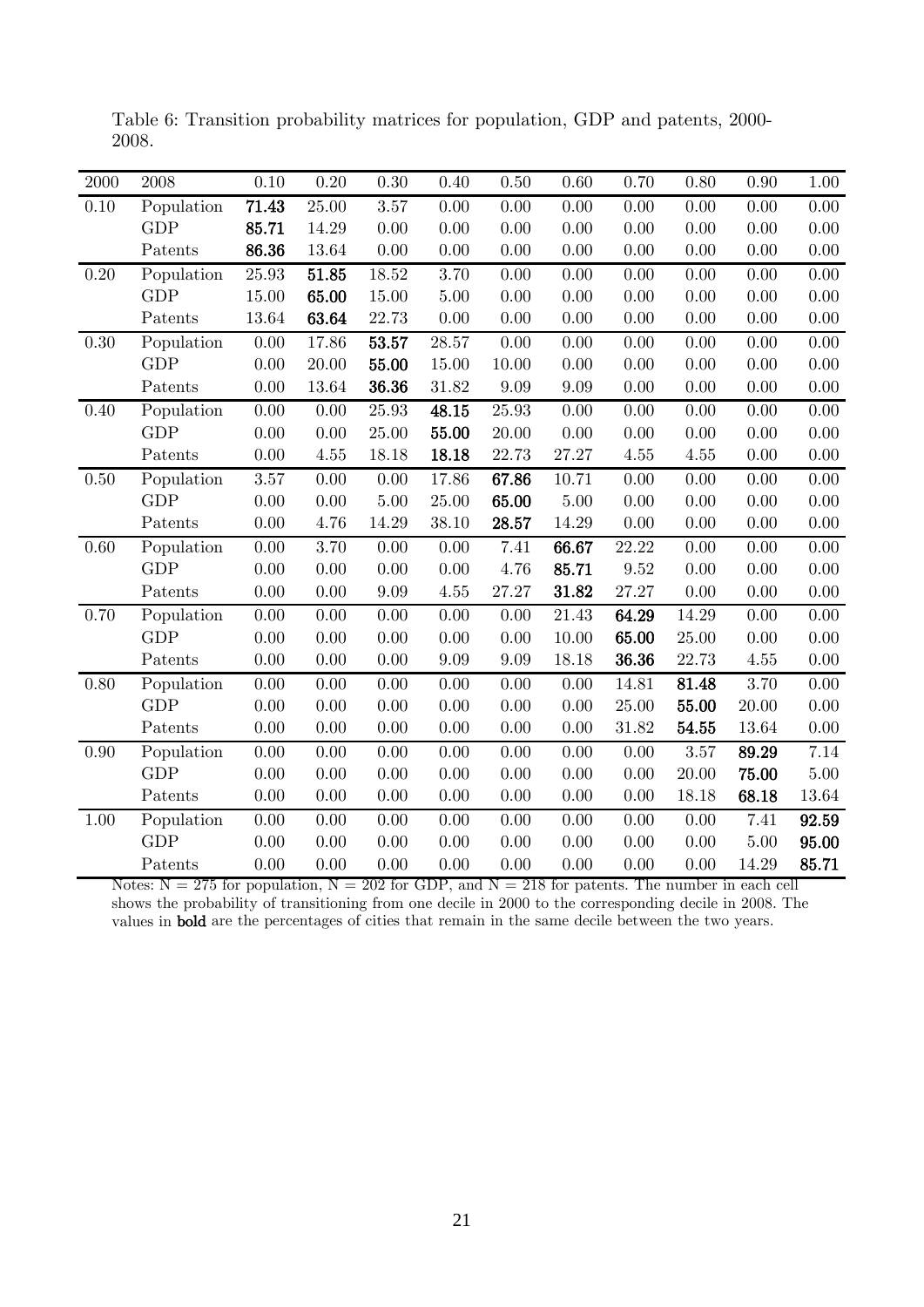| Table 7: Test of Gibrat's Law. |  |
|--------------------------------|--|
|--------------------------------|--|

|                        | (1)          | $\left( 2\right)$ | $\left( 3\right)$ |
|------------------------|--------------|-------------------|-------------------|
| Variable               | Population   | GDP               | Patents           |
| $ln(population)_{t-1}$ | $-0.053$     |                   |                   |
|                        | $(0.023)$ ** |                   |                   |
| $ln(GDP)_{t-1}$        |              | $-0.108$          |                   |
|                        |              | $(0.018)$ ***     |                   |
| $ln(patent)_{t-1}$     |              |                   | $-0.814$          |
|                        |              |                   | $(0.058)$ ***     |
| $R^2$                  | 0.18         | 0.22              | 0.44              |
| N                      | 2,475        | 2,235             | 1,744             |
| City fixed effects     | Yes          | Yes               | Yes               |
| Year fixed effects     | Yes          | Yes               | Yes               |

Notes:  $\overline{\ast}$  significant at 10%;  $\overline{\ast}$  significant at 5%;  $\overline{\ast}$  significant at 1%. Estimation is via OLS with city and year fixed effects, with standard errors clustered by city.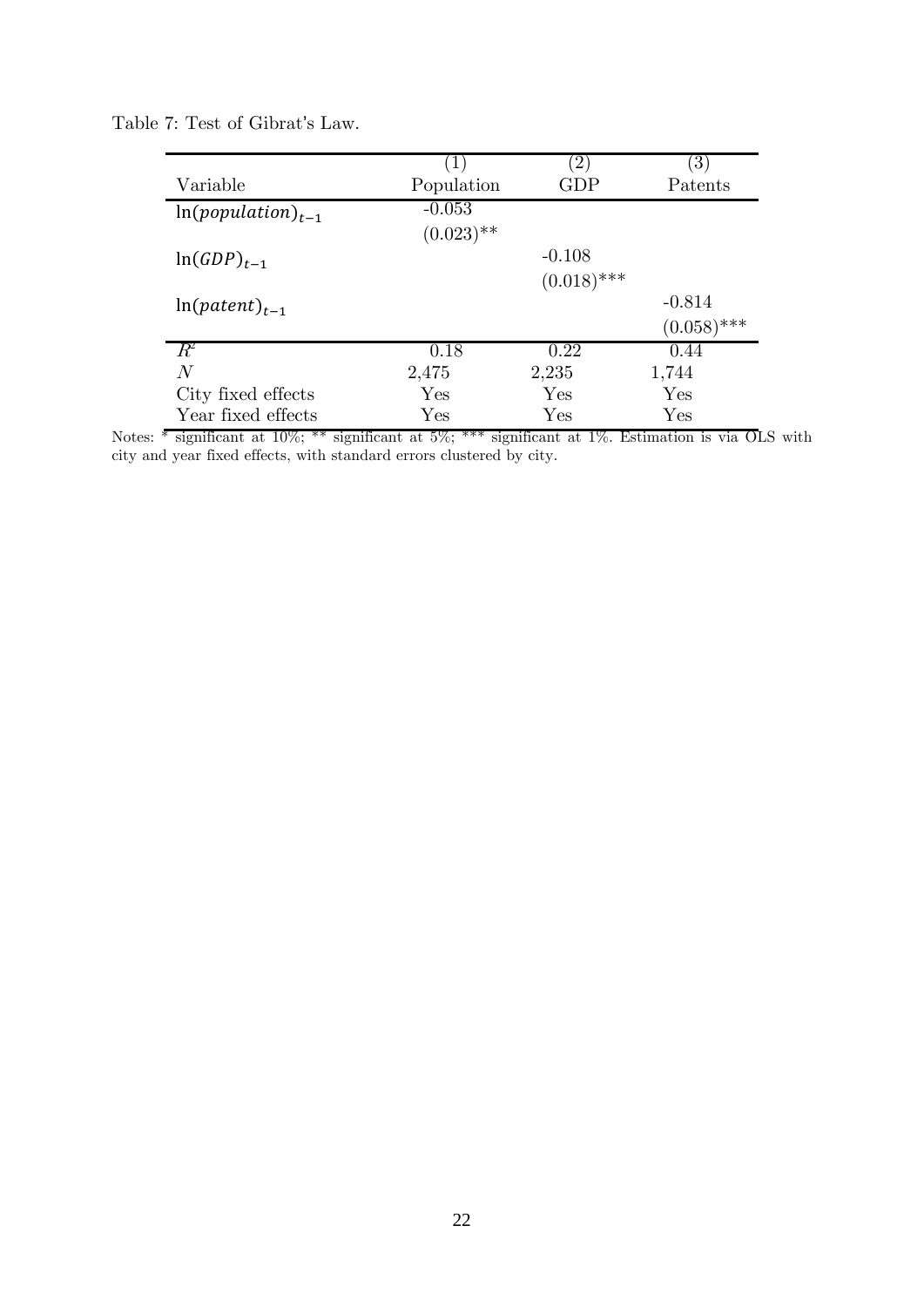|                            | (1)           | (2)           | (3)           | (4)                             | (5)                 | (6)                       |
|----------------------------|---------------|---------------|---------------|---------------------------------|---------------------|---------------------------|
| Estimation method          | FE            |               |               | Blundell-Bond (1998) System GMM |                     |                           |
| $ln(patent)_{t-1}$         | 0.201         | 0.921         | 0.739         | 0.588                           | 0.665               | 0.451                     |
|                            | $(0.057)$ *** | $(0.071)$ *** | $(0.095)$ *** | $(0.079)$ ***                   | $(0.125)$ ***       | $(0.103)$ ***             |
| $ln(pop)_t$                |               |               | $-0.321$      | $-0.329$                        | 1.802               | $-0.103$                  |
|                            |               |               | (0.630)       | (0.740)                         | (1.428)             | (0.583)                   |
| $ln(GDP)_t$                |               |               | $1.105\,$     | 1.534                           | 0.198               | 1.085                     |
|                            |               |               | $(0.398)$ *** | $(0.360)$ ***                   | (0.613)             | $(0.609)*$                |
| $ln(CorePop)_t$            |               |               |               |                                 | $-1.385$            | 1.621                     |
|                            |               |               |               |                                 | (4.009)             | (1.673)                   |
| $ln(PopDens)_t$            |               |               |               |                                 | 0.003               | 0.647                     |
|                            |               |               |               |                                 | (0.710)<br>$-2.954$ | $(0.207)$ ***<br>$-3.228$ |
| $ln(Poly)_t$               |               |               |               |                                 | (6.529)             | (2.665)                   |
| $ln(Fragment)_t$           |               |               |               |                                 | 0.386               | 0.643                     |
|                            |               |               |               |                                 | (0.802)             | $(0.356)^*$               |
| Top 100 university         |               |               |               |                                 | 3.144               | 2.053                     |
|                            |               |               |               |                                 | (3.072)             | (2.154)                   |
| $R^{\scriptscriptstyle 2}$ | 0.33          |               |               |                                 |                     |                           |
| N                          | 1,968         | 1,968         | 1,879         | 1,879                           | 1,671               | 1,671                     |
| Number of cities           | 246           | 246           | 246           | 246                             | 218                 | 218                       |
| Year dummies               | Yes           | Yes           | Yes           | Yes                             | Yes                 | Yes                       |
| Instruments                |               | 21            | 23            | 27                              | 31                  | 37                        |
| Sargan Test p-value        |               | 0.00          | 0.00          | 0.30                            | 1.00                | 0.99                      |
| Hansen Test p-value        |               | 0.20          | 0.02          | 0.00                            | 0.00                | 0.00                      |
| $AB AR(1) Test p-value$    |               | 0.00          | 0.00          | 0.00                            | 0.00                | 0.00                      |
| $AB AR(2) Test p-value$    |               | 0.26          | 0.38          | 0.46                            | 0.42                | 0.57                      |
| PCA R <sub>2</sub>         |               | 0.97          | 0.97          | 0.89                            | 0.90                | 0.93                      |
| Kaiser-Meyer-Olkin         |               | 0.89          | 0.89          | 0.94                            | 0.94                | 0.96                      |

Table 8: The determinants of patenting activity (dependent variable:  $\ln(\text{pattern})_t$ ).

Notes: \* significant at 10%; \*\* significant at 5%; \*\*\* significant at 1%. Estimation is via fixed effects with standard errors clustered by city in column (1), and via the two-step Blundell-Bond (1998) System GMM with Windmeijer (2005) corrected standard errors in columns (2) to (6). CorePop is the concentration of population in the metropolitan core. PopDens is population density. Poly is the degree of polycentricity of the city. Fragment is the degree of fragmentation of local government. Top 100 university is an indicator for whether there is a top-100 university in the city, as ranked by ARWU. The Sargan and Hansen tests are the tests of over-identifying restrictions. The Sargan test is not robust to heteroskedasticity but is not weakened by many instruments, whereas the Hansen test is robust to heteroskedasticity but is weakened by many instruments. The Arellano and Bond tests (AB) are tests for serial correlation in the first-differenced errors, of orders 1 and 2. PCA R2 is the fraction of the variance explained by the principal components, and Kaiser-Meyer-Olkin is a measure of the sampling adequacy of the principal components.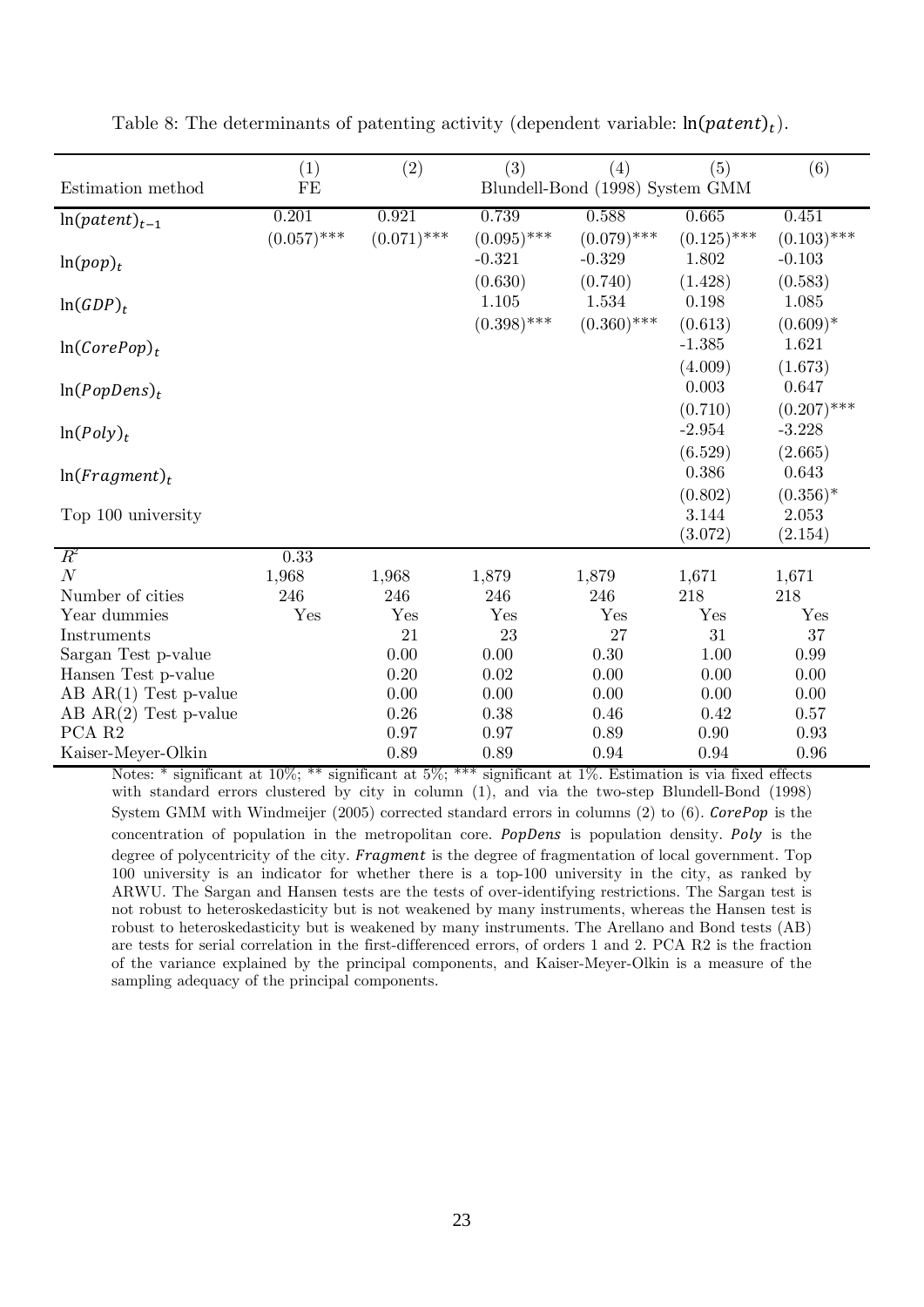

Figure 1: Scatterplot of patent applications and population, (N = 218).

Figure 2: Scatterplot of patent applications and real GDP, 2008 ( $N = 218$ ).

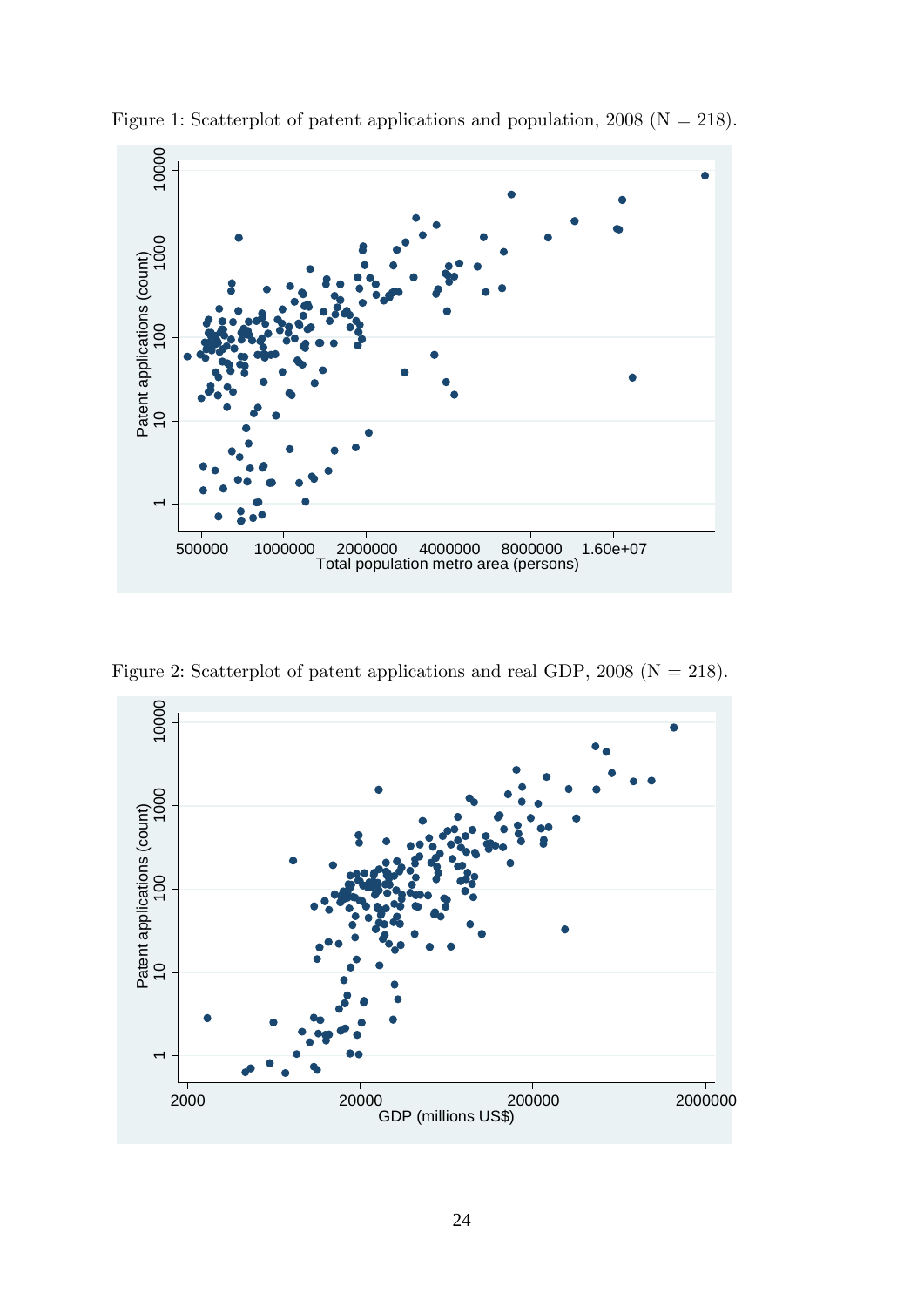

Figure 3: Zipf plots of population, patents and GDP, for 2008, log scale, normalised to the size of the largest city.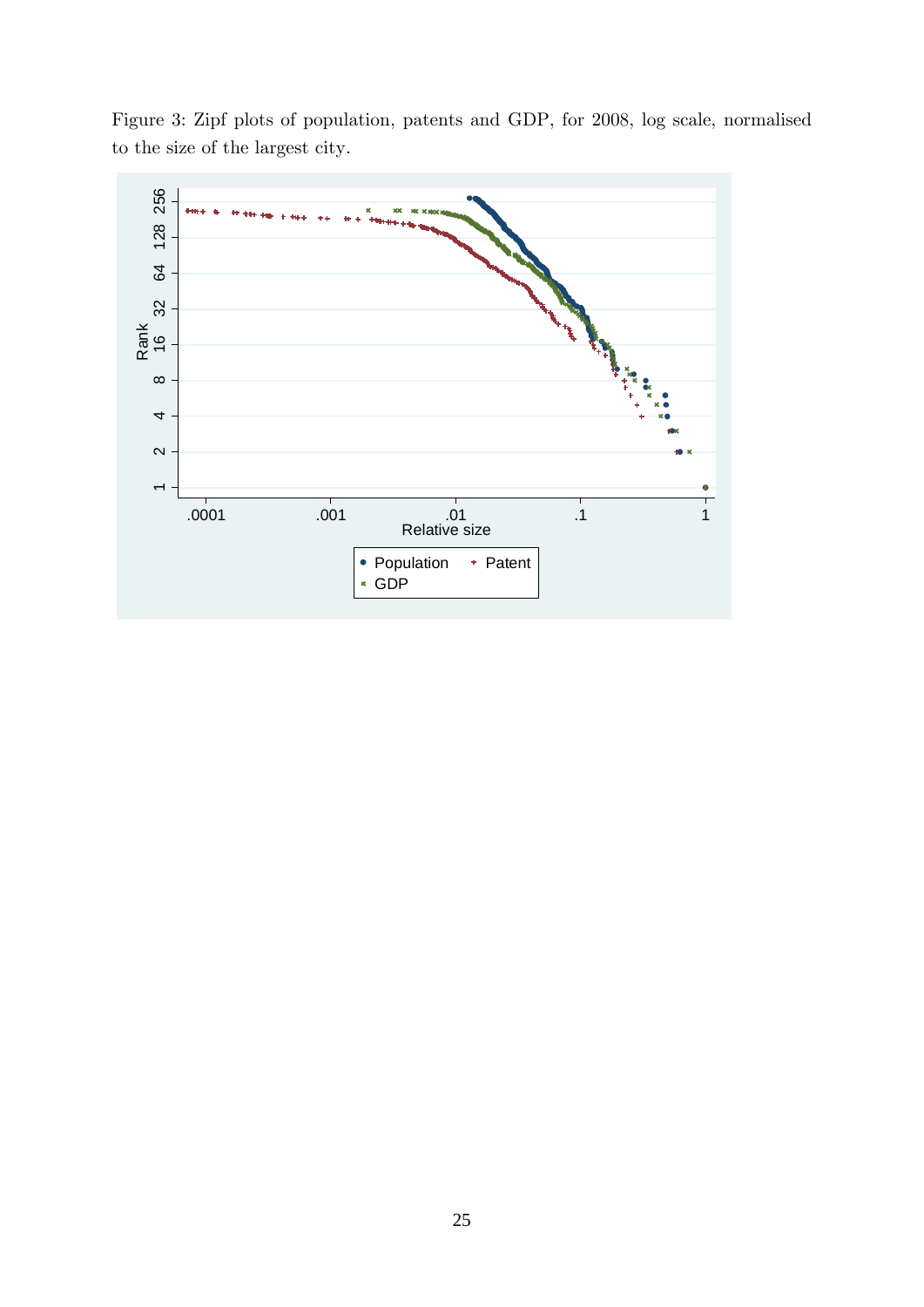Figure 4: Normal probability plots for population, GDP and patents, in 2008. Population GDP